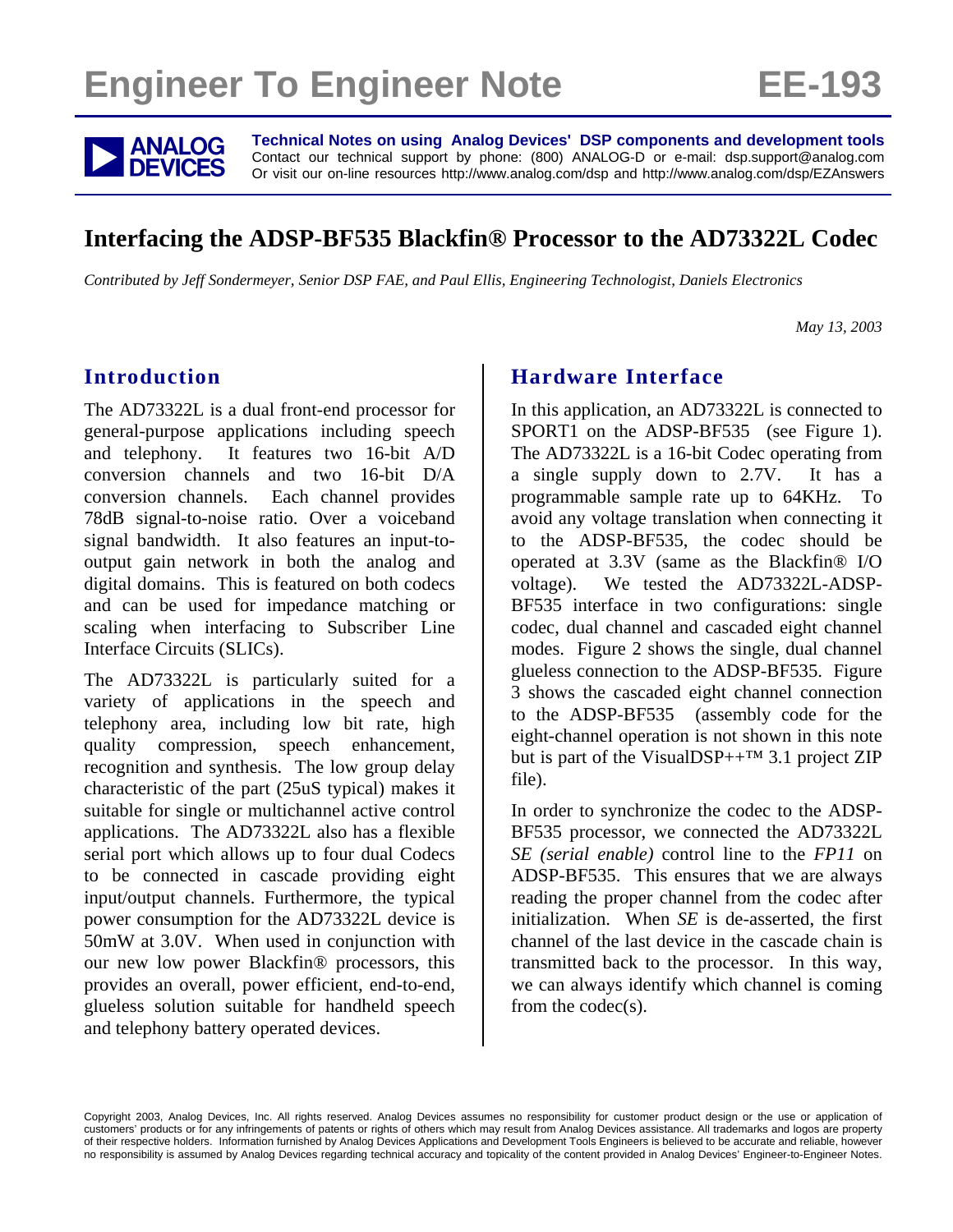

<span id="page-1-0"></span>

*Figure 1: ADDS-21535-EZLITE to Eval-AD73322LEB Interface* 

The */RESET* pin of the AD73322L may be connected to the system or hardware reset for the ADSP-BF535 or it may be controlled using a general purpose flag from the ADSP-BF535 (as shown in [Figure 2](#page-2-0) and [Figure 3\)](#page-3-0). In the event of tying it to the system reset, it is advisable to operate the device in mixed mode, which allows a software reset, otherwise there is not convenient way of resetting the device.

## **Digital Interface**

The AD73322L is designed to easily interface to most common processors. The SCLK, SDO, SDOFS, SDI, and SDIFS must be connected to the ADSP-BF535's Serial Clock, Receiver Data,

Receive Data Frame Sync, Transmit Data and Transmit Data Frame Sync pins respectively (See [Figure 2](#page-2-0)). Where it is required to configure a cascade of up to eight codecs (four AD73322L dual codecs), it is necessary to ensure that the timing of the *SE* and */RESET* signals be synchronized at each device in the cascade. A simple D type flip flop is sufficient to sync each signal to the *MCLK* (master clock), as in *Figure 2*. Connection of a cascade of devices to a ADSP-BF535 is no more complicated than connecting a single device. Instead of connecting the *SDO* and *SDOFS* to the DSP's Rx port, these are now daisy-chained to the *SDI* and *SDIFS* of the next device in the cascade. The *SDO* and *SDOFS* of the final device in the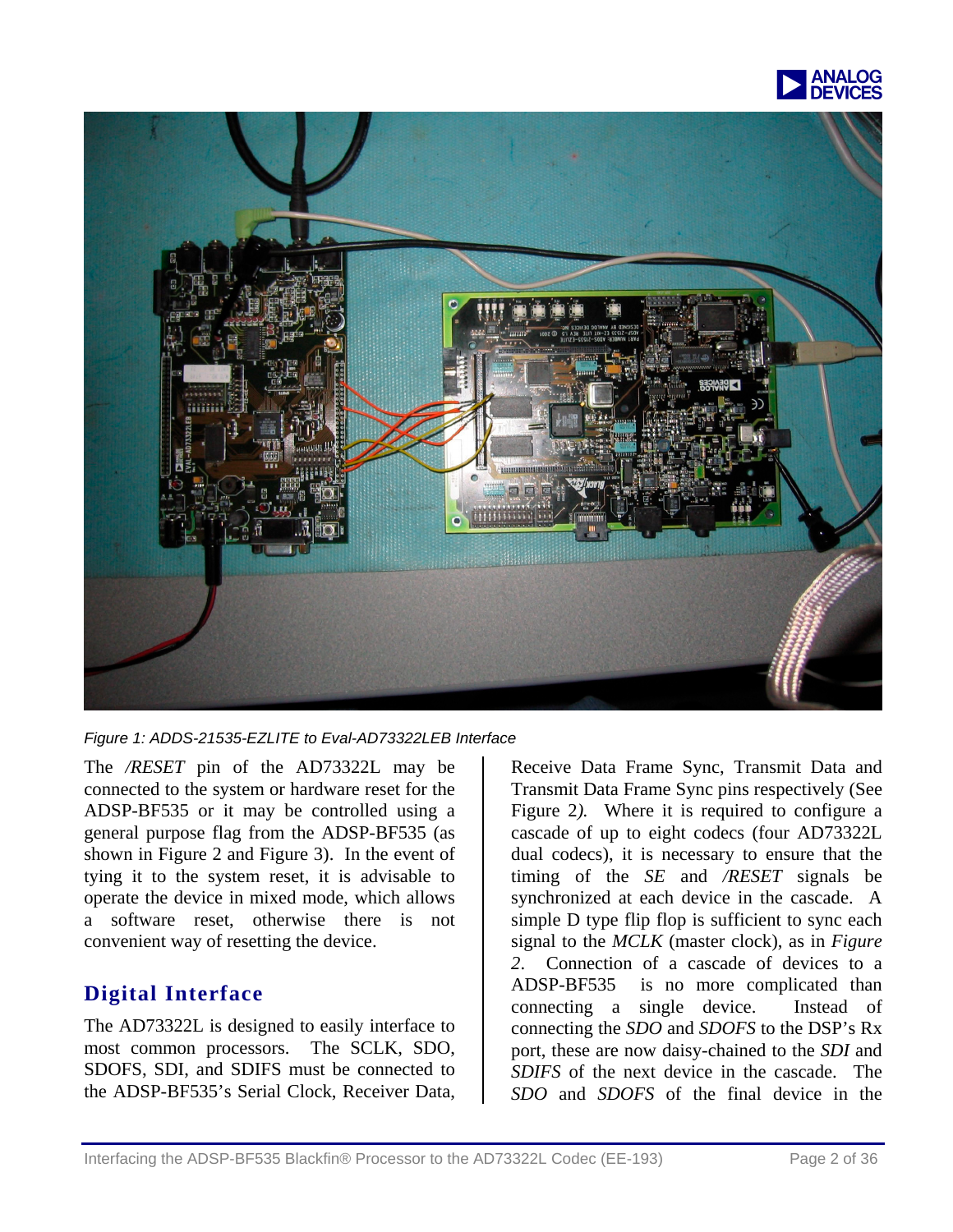

cascade are connected to the DSP's Rx port to complete the chain. *SE* and */RESET* on all devices are fed from the signals that were synchronized with the *MCLK* using the circuit as described above. The *SCLK* from only one device need be connected to the DSP's *SCLK* input(s) as all devices will be running at the same *SCLK* frequency and phase. Note that *SCLK* in this context does not refer to the system clock on the ADSP-BF535 but to the serial clock on the AD73322L.

<span id="page-2-0"></span>

*Figure 2: Dual Channel CODEC-DSP connection*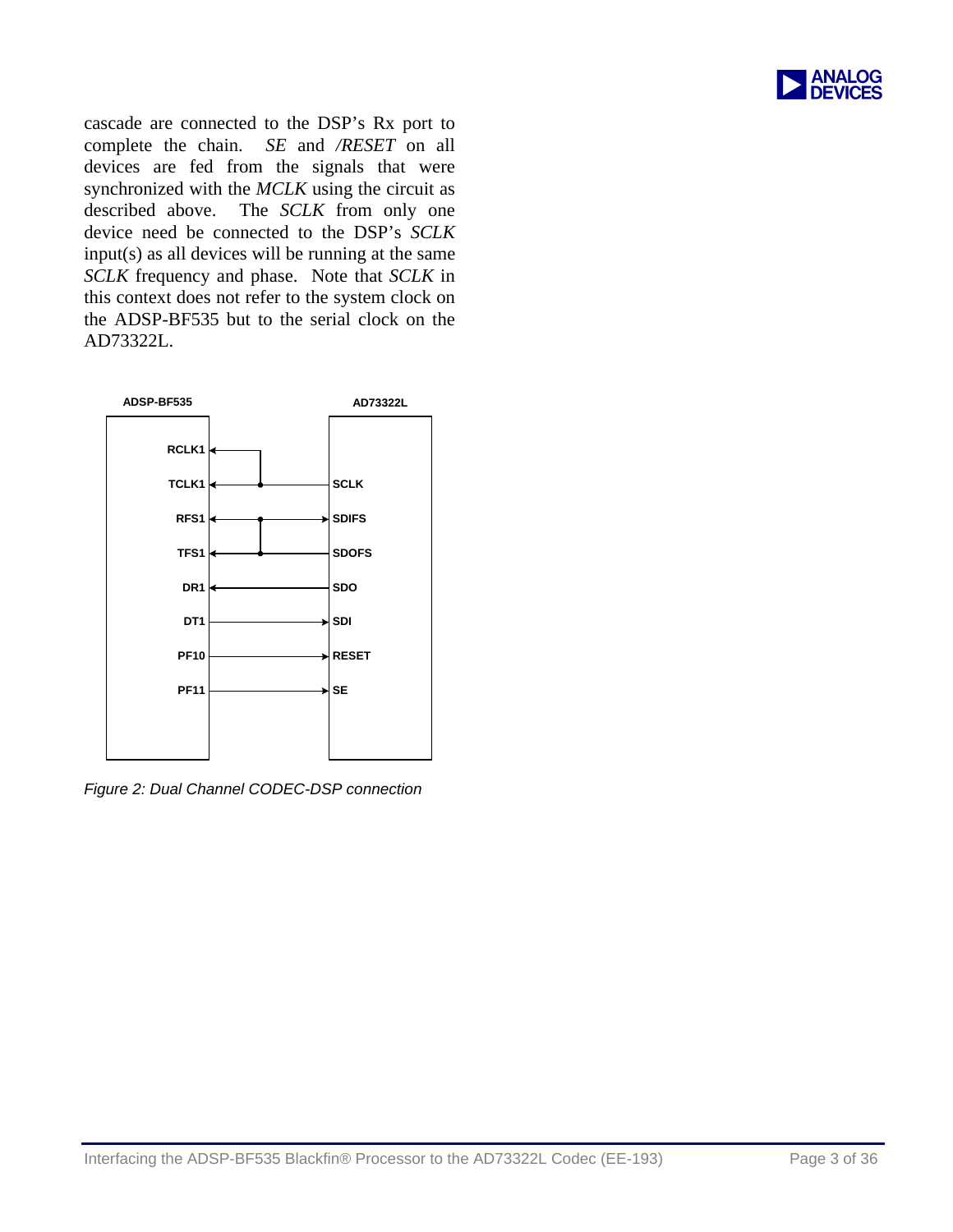

<span id="page-3-0"></span>

*Figure 3: Eight Channel CODEC-DSP Connection*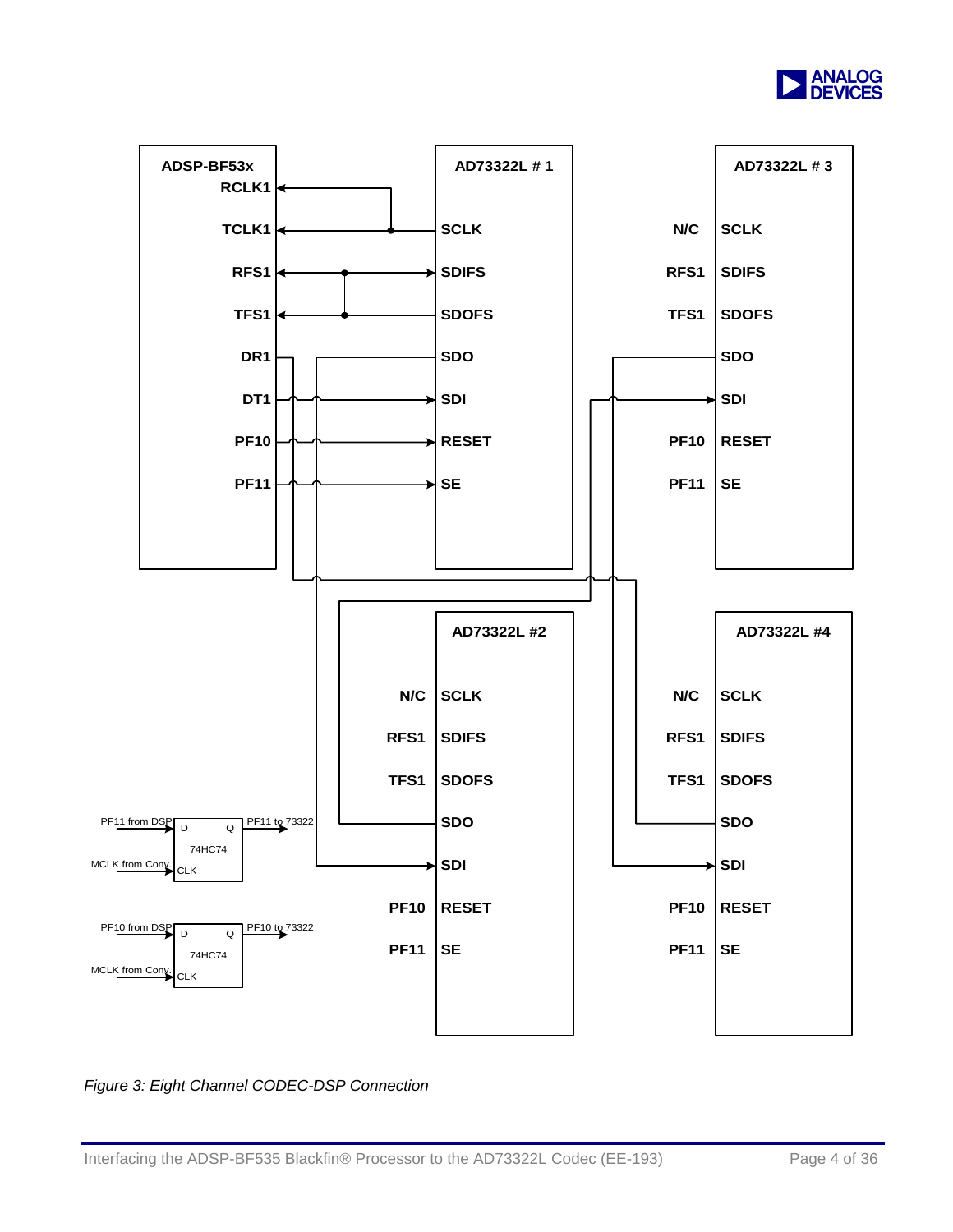

## **ADSP-BF535 Programming Considerations**

This section discusses some aspects of how the serial port of the ADSP-BF535 should be configured and the implications of whether Rx and Tx interrupts should be enabled.

Following are the key settings of the ADSP-BF535 SPORT required for the successful operation with the AD73322L:

- Configure for External SPORT serial clock.
- Serial Word Length  $= 16$  bits.
- Transmit and Receive Frame Syncs required with every word.
- Receive Frame Sync is an input to the DSP.
- Transmit Frame Sync is an:

Input—in Frame Sync Loop-Back Mode

Output—in Nonframe Sync Loop-Back Mode.

- Frame Syncs occur one SPORT serial clock cycle before the MSB of the serial word.
- Frame Syncs are active high.

If SPORT interrupts are enabled, it is important to note that the active signals on the frame sync pins do not necessarily correspond with the positions in time of where SPORT interrupts are generated. On ADSP-BF535 processor, it is necessary to enable SPORT interrupts and use Interrupt Service Routines (ISRs) to handle Tx/Rx activity.

#### **ADSP-BF535 Software Considerations**

It is important when choosing the operating mode and hardware configuration of the AD73322L to be aware of their implications for ADSP-BF535 software operation. The user has the flexibility of choosing from either Frame Sync Loop Back (FSLB) or NonFSLB when deciding on DSP to AFE connectivity. There is also a choice to be made between using autobuffering of input and output samples or simply choosing to accept them as individual interrupts. As most modern DSP engines support these modes, this appendix will attempt to discuss these topics in a generic DSP sense.

#### **Operating Mode**

The AD73322L supports two basic operating modes: FSLB and NonFSLB. As described previously, FSLB has some limitations when used in Mixed Mode but is very suitable for use with the autobuffering DMA feature that is offered on many modern DSPs (including the ADSP-BF535). Autobuffering allows the user to specify the number of input or output words (samples) that are transferred before a specific Tx or Rx SPORT interrupt is generated. Given that the AD73322L outputs two sample words per sample period, it is possible using autobuffering to have the ADSP-BF535 SPORT generate a single interrupt on receipt of the second of the two sample words (Appendix 1 is a very simple autobuffer DMA example). Additionally, both samples could be stored in a data buffer within the data memory store. This technique has the advantage of reducing the number of both Tx and Rx SPORT interrupts to a single one at each sample interval. The user also knows where each sample is stored. The alternative is to handle a larger number of SPORT interrupts (twice as many in the case of a single AD73322L) while also having some status flags to indicate where each new sample comes from (or is destined for).

#### **Mixed-Mode Operation**

To take full advantage of mixed-mode operation, it is necessary to configure the ADSP-BF535/Codec interface in NonFSLB and to disable autobuffering (see Appendix 2). This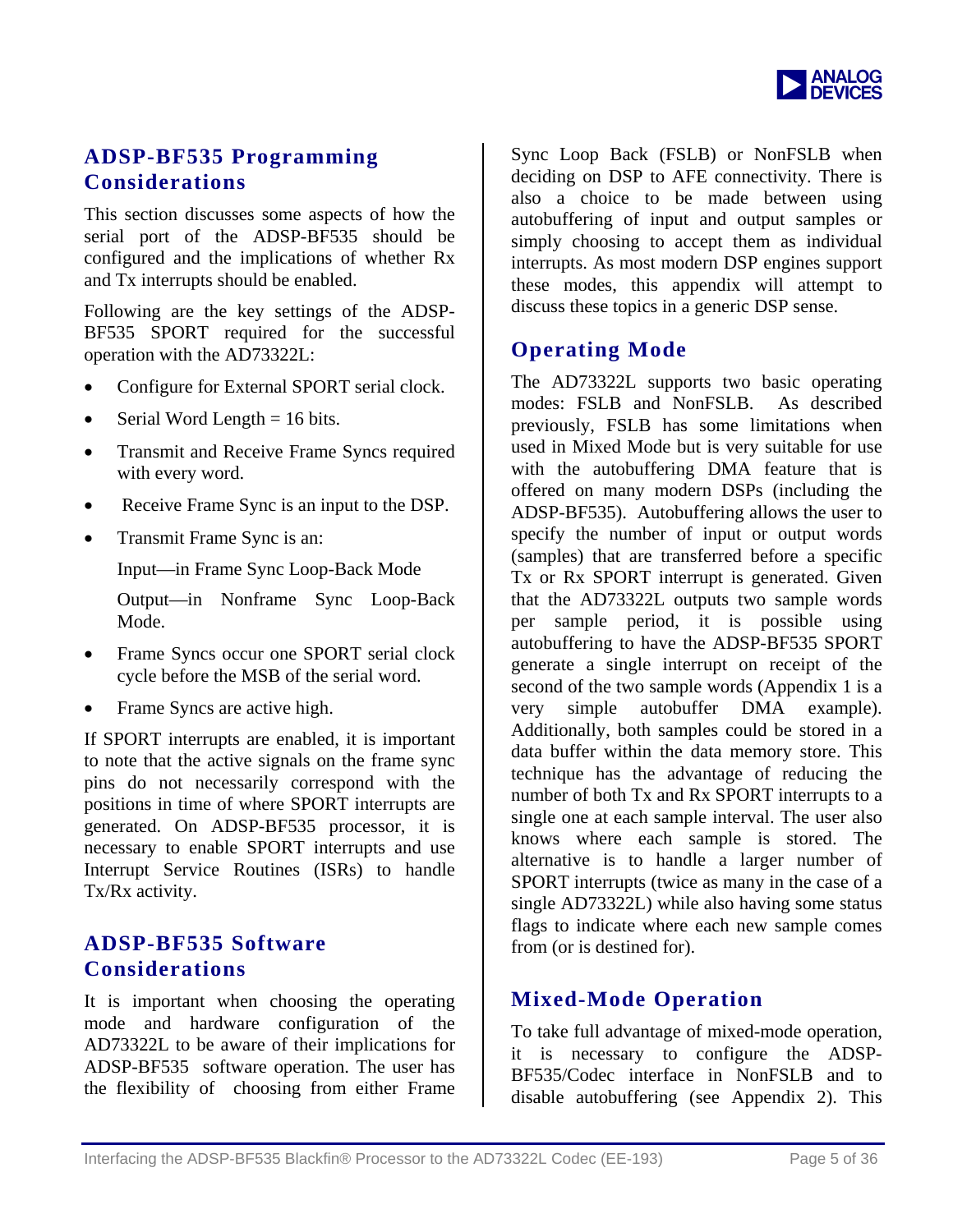

allows a variable num bers of words to be sent to the AD73322L in each sam ple period—the extra words being control words that are typically used to update gain settings in adaptive control applications. The recommended sequence for updating control registers in mixed mode is to send the control word(s) first before the DAC update word. This EE note used this method and provides two listings. Appendix 1 is the assembly code for a single AD73322 codec. See [Figure 4](#page-5-0) for a Logic Analyzer plot of the relevant

timing signals. Also, See [Figure 5](#page-6-0) for a scope plot of necessary timing (blue=clock, yellow=frame and purple=data). You can see from these two figures that each 16-bit word has a 1-bit frame signal that proceeds the data by one *SCLK.* Due to this functionality, Multi-channel Mode (MCM or TDM) SPORT modes do not work with this codec. As a result, we are forced to use either autobuffer DMA or interrupts to process each and every 16-bit word.

<span id="page-5-0"></span>

*Figure 4: Logic Analyzer of AD73322L Timing* 

It is possible to use mixed-mode operation when configured in FSLB, but it is necessary to replace the DAC update with a control word write in each sample period which may cause some discontinuity in the output signal due to a sample point being missed and the previous sample being repeated. This however may be acceptable in some cases as the effect may be masked by gain changes, etc.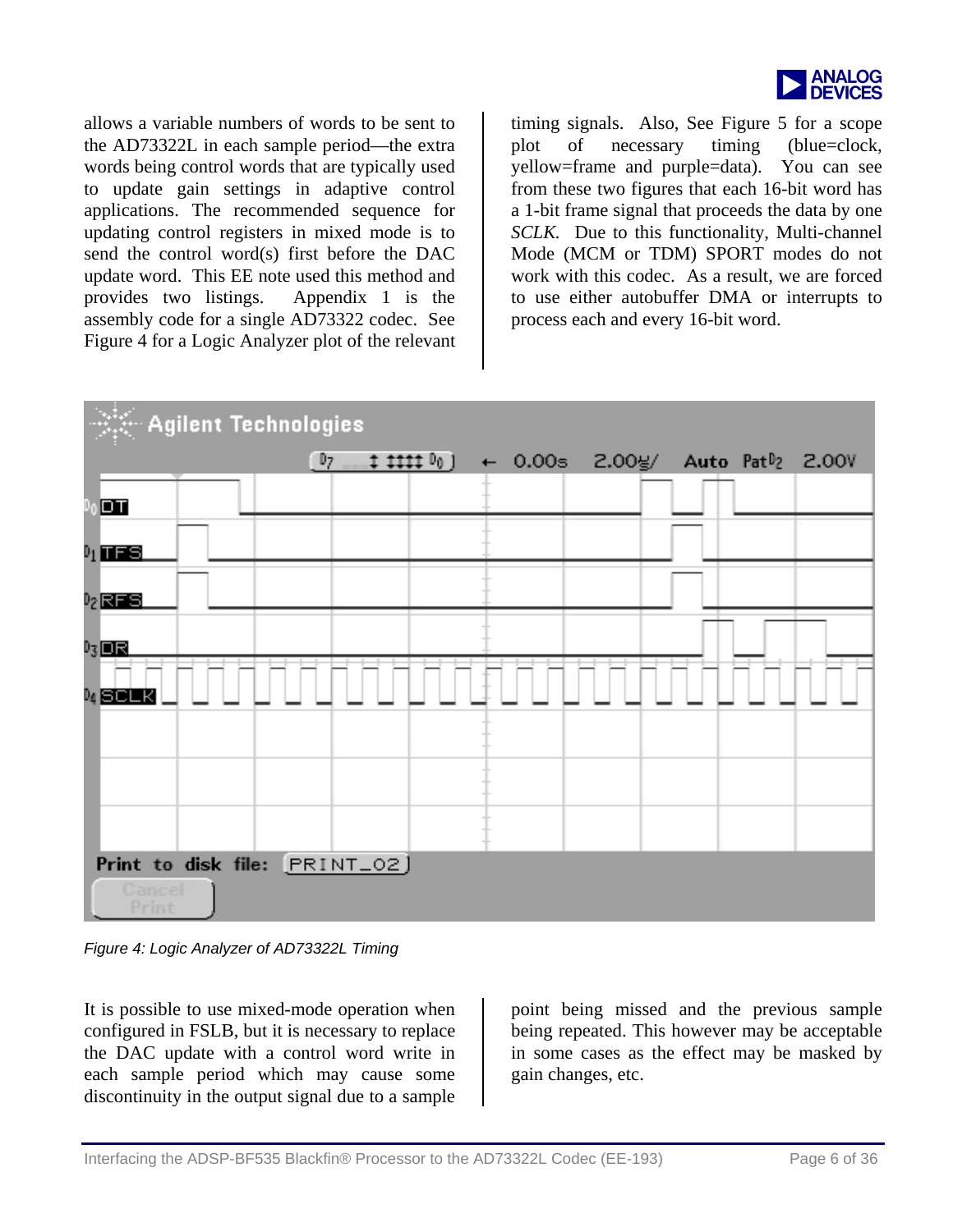

<span id="page-6-0"></span>

*Figure 5: Scope plot of two channels* 

## **Interrupts**

The AD73322L transfers and receives information over the serial connection from the ADSP-BF535 SPORT. This occurs following reset during the initialization phase—and in both data-mode and mixed-mode. Each transfer of data to or from the ADSP-BF535 can cause a SPORT interrupt to occur. However even in FSLB configuration where serial transfers in and out of the DSP are synchronous, it is important to note that Tx and Rx interrupts do not occur at the same time due to the way that Tx and Rx interrupts are generated internally within the ADSP-BF535's SPORT. This is especially important in time critical control loop

applications where it may be necessary to use Rx interrupts only, as the relative positioning of the Tx interrupts relative to the Rx interrupts in a single sample interval are not suitable for quick update of new DAC positions.

## **AD73322L Initialization**

Following reset, the AD73322L is in its default condition which ensures that the device is in Control Mode and must be programmed or initialized from the ADSP-BF535 to start conversions. As communications between AD73322L and the ADSP-BF535 are interrupt driven, it is usually not practical to embed the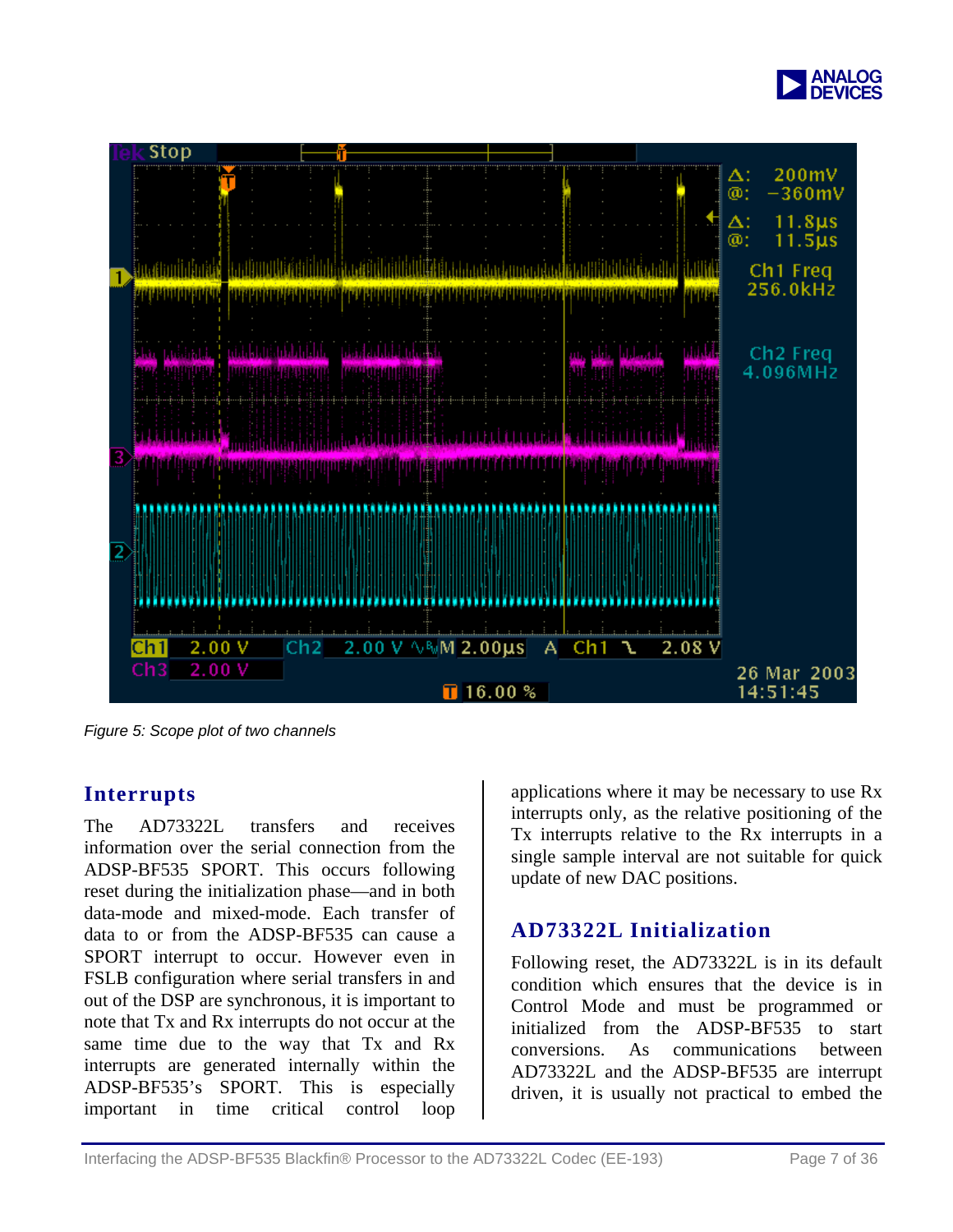

initialization codes into the body of the initialization routine. It is more practical to put the sequence of initialization codes in a memory buffer and to access this buffer with a pointer that is updated on each interrupt. If a circular buffer is used, it allows the interrupt routine to check when the circular buffer pointer has wrapped around—at which point the initialization sequence is complete. In FSLB configurations, a single control word per codec per sample period is sent to the AD73322L whereas in NonFSLB, it is possible to initialize the device in a single sample period provided the SCLK rate is programmed to a high rate. It is also possible to use autobuffering in which case an interrupt is generated when the entire initialization sequence has been sent to the AD73322L.

#### **Conclusions**

This note provides the hardware interface and assembly code for ADSP-BF535 interface to AD73322L operating in mixed mode. While this code example is not the most efficient in terms of the number interrupts, it does provide the most flexibility allowing multiple AD73322L's to be cascaded with full control and realtime parameter updates. Each codec will add two additional interrupts that must be processed. The assembly code in this example is not fully optimized and is not C callable. Additional work should be done to expand the simple FSLB mode (in Appendix 1) to provide a full talkthrough utilizing Tx and Rx autobuffer DMAs.

#### **References**

- [1] ADSP-BF535 Blackfin® DSP Hardware Reference. Revision 1.0, Nov. 2002, Analog Devices, Inc.
- [2] AD73322L, Low Cost, Low Power CMOS General Purpose Dual Analog Front End Datasheet, Rev 0.
- [3] Eval-AD73322LEB Rev 0 evaluation board.
- [4] ADDS-21535-EZLITE Rev 1.5, 2001.
- [5] Blackfin® VisualDSP++™ 3.1.

## **Appendix 1: Simple Autobuffer DMA example**

#### **73322 Test Code.asm**

| $/$ * |                                                                             |           |  |
|-------|-----------------------------------------------------------------------------|-----------|--|
| $/$ * | 73322 Test Code                                                             | $\star$ / |  |
| $/$ * |                                                                             | $\star$   |  |
| $/$ * | $PF10 - Reset$                                                              | $\star$   |  |
| $/$ * | $PF11 - SE$                                                                 | $\star$   |  |
| $/$ * |                                                                             | $*$       |  |
| $/$ * | 2 CODECs wired in cascade                                                   | $\star$ / |  |
| $/$ * |                                                                             |           |  |
|       | #include <def21535.h><br/>#include <sportbits.h></sportbits.h></def21535.h> |           |  |
|       |                                                                             | $\star$ / |  |
|       | /* Global and External Declarations*/                                       |           |  |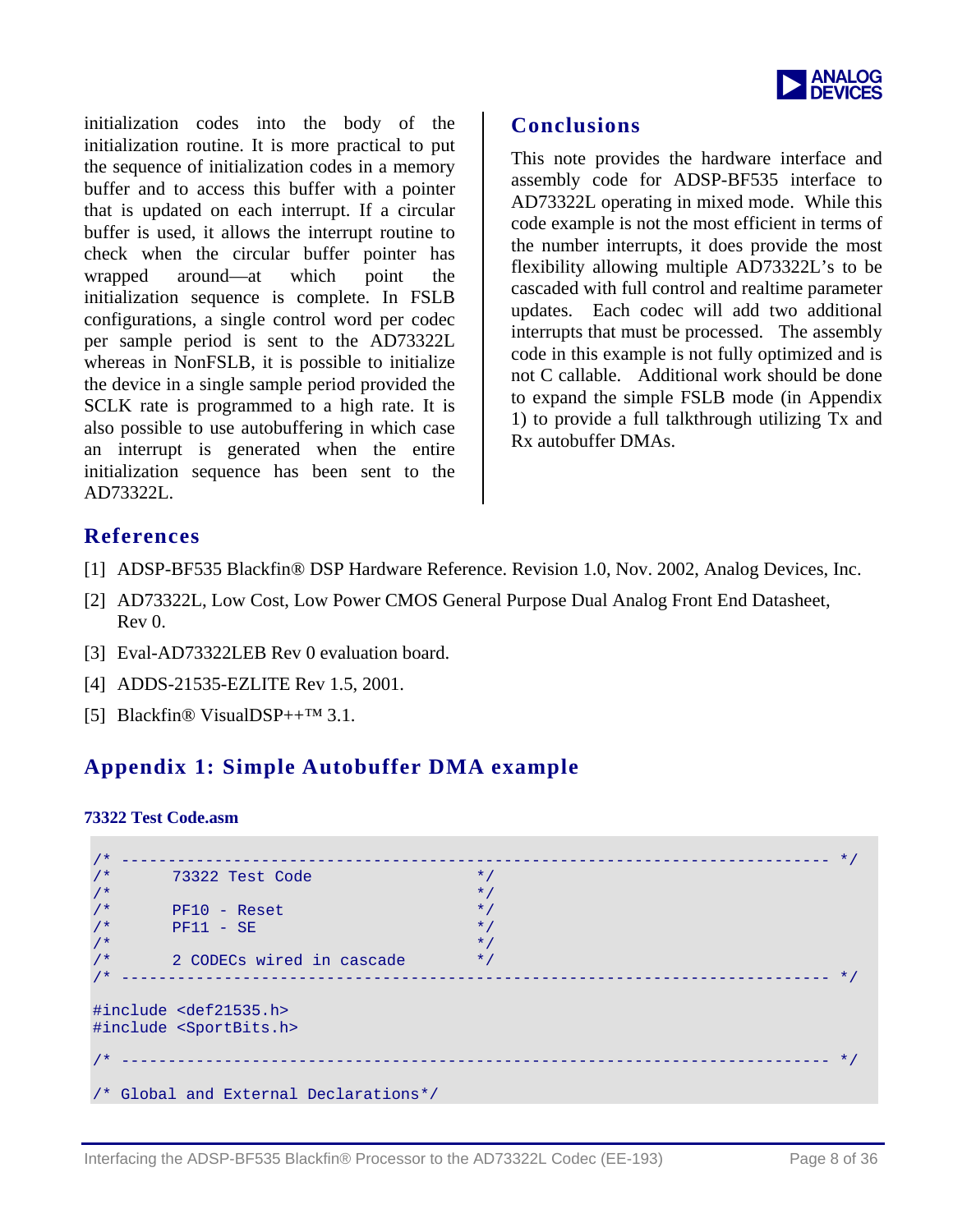

| .GLOBAL Start;                                                                                                                                                                                                                                                                                                                                                                                               |                                                                                                         |
|--------------------------------------------------------------------------------------------------------------------------------------------------------------------------------------------------------------------------------------------------------------------------------------------------------------------------------------------------------------------------------------------------------------|---------------------------------------------------------------------------------------------------------|
| .EXTERN<br>EHANDLER;<br>RHANDLER;<br>.EXTERN<br>.EXTERN<br>NHANDLER;<br>.EXTERN<br>XHANDLER;<br>.EXTERN<br>_HWHANDLER;<br>$_\text{THANDLER}$<br>.EXTERN<br>RTCHANDLER;<br>.EXTERN<br>SportISR;<br>.EXTERN<br>I9HANDLER;<br>.EXTERN<br>.EXTERN<br>$\_$ I10HANDLER;<br>$_1$ 11HANDLER;<br>.EXTERN<br>I12HANDLER;<br>.EXTERN<br>$\_$ I13HANDLER;<br>.EXTERN<br>.EXTERN<br>I14HANDLER;<br>I15HANDLER;<br>.EXTERN |                                                                                                         |
|                                                                                                                                                                                                                                                                                                                                                                                                              |                                                                                                         |
| /* Data Memory                                                                                                                                                                                                                                                                                                                                                                                               | $\star$ /                                                                                               |
| .SECTION Buffers;                                                                                                                                                                                                                                                                                                                                                                                            |                                                                                                         |
| $.byte2$ $TxBuf[18] =$                                                                                                                                                                                                                                                                                                                                                                                       | // for 1 device                                                                                         |
| /*5432109876543210*/                                                                                                                                                                                                                                                                                                                                                                                         |                                                                                                         |
| b#1000100100000110,                                                                                                                                                                                                                                                                                                                                                                                          | // CRB - DmClk=MCLK=10MHz, SCLK=MCLK,<br>// Fs= DMCLK/256=39.0625KHz                                    |
| b#1000000100000110,                                                                                                                                                                                                                                                                                                                                                                                          | // CRB - DmClk=MCLK=10MHz, SCLK=MCLK,<br>// Fs= DMCLK/256=39.0625KHz                                    |
| b#1000101000111101,                                                                                                                                                                                                                                                                                                                                                                                          | // CRC - RefOut=Disabled, Ref Power=On,<br>// InAmp=Off, Gain Tap=Off                                   |
| b#1000001000111101,                                                                                                                                                                                                                                                                                                                                                                                          | // CRC - RefOut=Disabled, Ref Power=On,<br>// InAmp=Off, Gain Tap=Off                                   |
| b#1000101100000000,<br>b#1000001100000000,                                                                                                                                                                                                                                                                                                                                                                   | // CRD - I/O gain=0, ADC Mod=Off, Mute=Off<br>// CRD - I/O gain=0, ADC Mod=Off, Mute=Off                |
| b#1000110000000000,                                                                                                                                                                                                                                                                                                                                                                                          | // CRE - Dac=0, DGain tap=Disabled,                                                                     |
| b#1000010000000000,                                                                                                                                                                                                                                                                                                                                                                                          | // InterpolatorBypass=Disabled<br>// CRE - Dac=0, DGain tap=Disabled,<br>// InterpolatorBypass=Disabled |
| b#1000110100000000,                                                                                                                                                                                                                                                                                                                                                                                          | // CRF - A Gain Tap=0, Single Ended,                                                                    |
| b#1000010000000000,                                                                                                                                                                                                                                                                                                                                                                                          | // A Gain Tap=Disables,<br>// CRF - Dac=0, DGain tap=Disabled<br>// InterpolatorBypass=Disabled         |
| b#1000111000000000,<br>b#1000011000000000,                                                                                                                                                                                                                                                                                                                                                                   | // CRG - Digital Gain Tap Coef0-7=0<br>// CRG - Digital Gain Tap Coef0-7=0                              |
| b#1000111100000000,<br>b#1000011100000000,                                                                                                                                                                                                                                                                                                                                                                   | // CRH - Digital Gain Tap Coef8-15=0<br>// CRH - Digital Gain Tap Coef8-15=0                            |
| /* 5432109876543210 */<br>b#1000100000010000,                                                                                                                                                                                                                                                                                                                                                                | // CRA - Program Mode, Mixed Mode=Off,<br>// Dig/SPORT LoopBack=0, Device Count=1                       |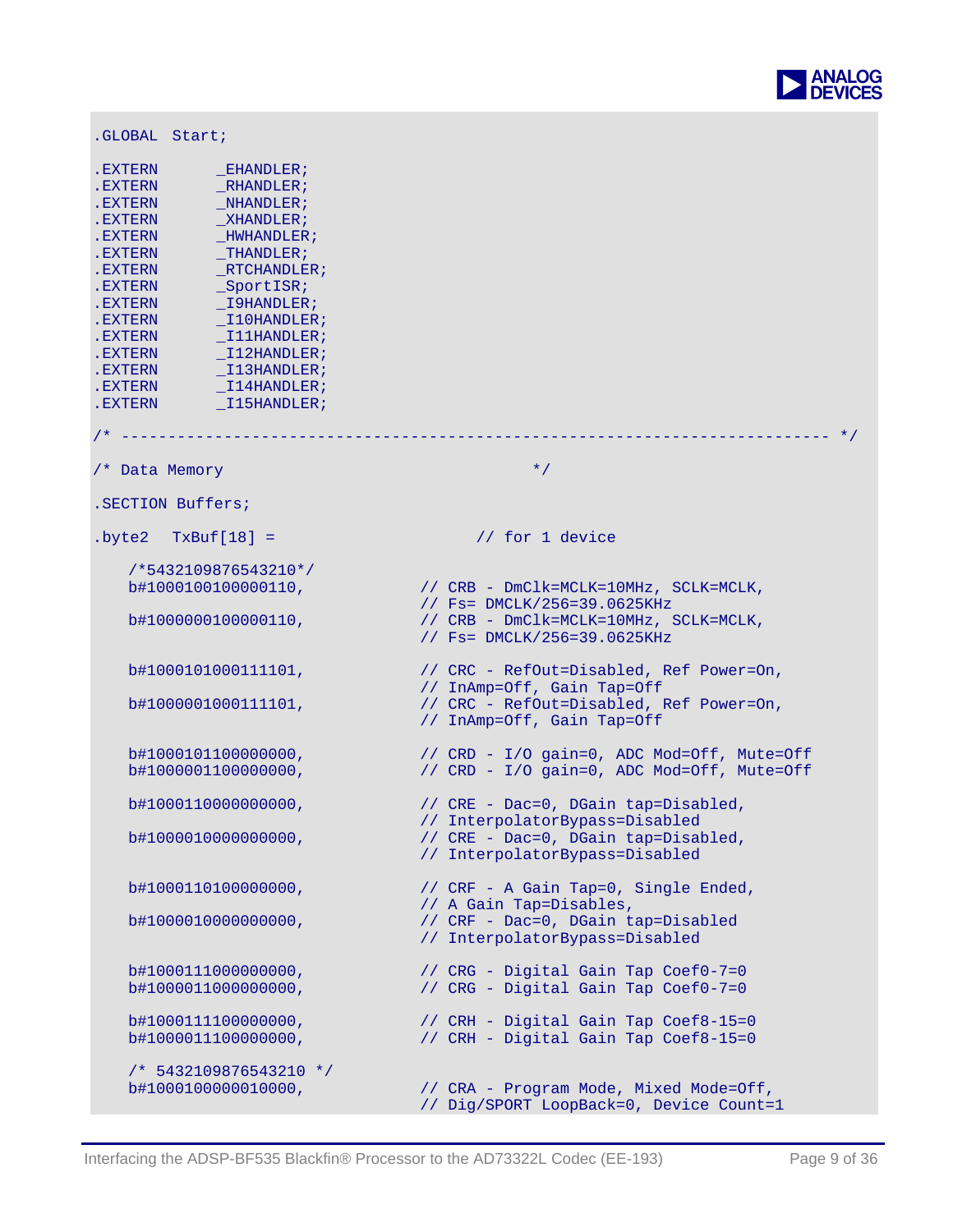

 b#1000000000010000, // CRA - Program Mode, Mixed Mode=Off, // Dog/SPORT LoopBack=0, Device Count=1 b#1000100000010001, // CRA - Data Mode, Mixed Mode=Off, LoopBack=0, // Device Count=1<br>b#100000000000010001; // CRA - Data Mode // CRA - Data Mode, Mixed Mode=Off, LoopBack=0, // Device Count=1  $.$  byte2 TxBuf4[32] =  $//$  for 2 devices /\*5432109876543210\*/ b#1001100100001111, // CRB - DmClk=MCLK=10MHz, SCLK=MCLK, % // Fs= DMCLK/256=39.0625KHz<br>b#1001000100001111, // CRB - DmClk=MCLK=10MHz, S  $h/$  CRB - DmClk=MCLK=10MHz, SCLK=MCLK, // Fs= DMCLK/256=39.0625KHz<br>b#1000100100001111, // CRB - DmClk=MCLK=10MHz, S  $\frac{1}{\sqrt{C}}$ CRB - DmClk=MCLK=10MHz, SCLK=MCLK, // Fs= DMCLK/256=39.0625KHz // CRB - DmClk=MCLK=10MHz, SCLK=MCLK, // Fs= DMCLK/256=39.0625KHz b#1001101000100001, // CRC - RefOut=Disabled, Ref Power=On, // InAmp=Off, Gain Tap=Off b#1001001000100001,<br>b#1000101000100001, // CRC - RefOut=Disabled, Ref Power=On, // InAmp=Off, Gain Tap=Off b#1000001000100001, b#1001101100000000, // CRD - I/O gain=0, ADC Mod=Off, Mute=Off<br>b#1001001100000000, // CRD - ditto b#1001001100000000, b#1000101100000000, // CRD - I/O gain=0, ADC Mod=Off, Mute=Off b#1000001100000000, // CRD - ditto b#1001110000000000, // CRE - Dac=0, InterpolatorBypass=Disabled, // DGain tap=Disabled  $b#1001010000000000$ ,<br> $b#1000110000000000$ , b#1000110000000000, // CRE - Dac=0, InterpolatorBypass=Disabled, // DGain tap=Disabled b#1000010000000000000, // CRE - ditto b#1001110100000000, // CRF - A Gain Tap=0, Single Ended, // A Gain Tap=Disables, b#1001010100000000, // CRF - Input not inverted, LoopBack=Disabled, // A Gain Tap Muted b#1000110100000000, // CRF - A Gain Tap=0, Single Ended, // A Gain Tap=Disables, b#1000010100000000, // CRF - Input not inverted, LoopBack=Disabled, // A Gain Tap Muted b#1001111000000000,<br>b#1001011000000000,<br>h#1000111000000000,<br>h#10001110000000000,<br>h#10001110000000000, b#1001011000000000,<br>b#1000111000000000, // CRG - Digital Gain Tap Coef0-7=0 b#1000011000000000, // CRG - ditto b#1001111100000000, // CRH - Digital Gain Tap Coef8-15=0 b#1001011100000000, // CRH - ditto  $b#1000111100000000$ ,  $/$  CRH - Digital Gain Tap Coef8-15=0<br> $b#1000011100000000$ ,  $/$  CRH - ditto b#10000111000000000, b#1001100000110001, // CRA - Data Mode, Mixed Mode=Off, LoopBack=0,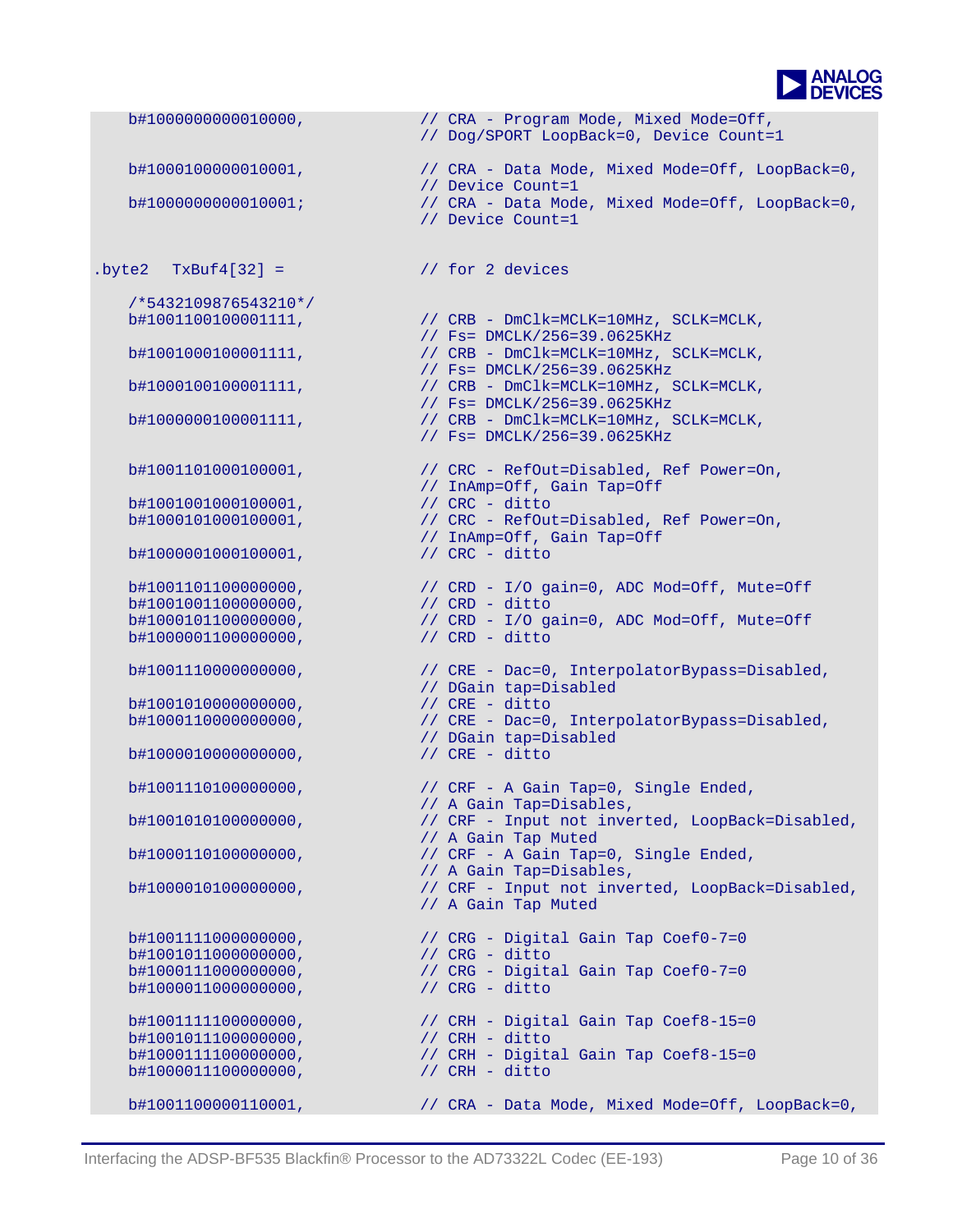

```
 b#1001000000110001, 
                  // 
                               // CRA - Reset=Off 
                                 // Device Count=1
   b#1000100000110001, // CRA - Data Mode, Mixed Mode=Off, LoopBack=0,
                                  // Device Count=1<br>// CRA - Reset=Off
   b#1000000000110001;
#define RxBufLen 12000 
.var RxBuf[RxBufLen];
/* ---------------------------------------------------------------------------- */ 
// Code Start..... 
.Section ProgramCode; 
// Note: should add in check for SIC_IMASK in Rev 0.2 and 1.0 silicon of the ADSP-
// BF535 (should be inverted polarity). 
// Setup Event Vectors and Handlers 
SETUP: R0 = 0; LoadP0(EVT0) 
   r1 = EHANDLER (Z);r1.h = _EHANDLER; // Emulation Handler (Int0) 
   [ P0 ++ ] = R1;
   R0 = RHANDLER (Z);R0.H = _RHANDLER; \frac{1}{100} // Reset Handler (Intl)
   [ P0 ++ ] = R0;
   R0 = _NHANDLER (Z);<br>R0.H = _NHANDLER;
                                       \frac{1}{10} NMI Handler (Int2)
   [ PO ++ ] = RO;
   R0.L = \_ XHANDLER;<br>R0.H = \_ XHANDLER;
                                       // Exception Handler (Int3)
   [ P0 ++ ] = R0;
   [ P0 ++ ] = R0; // IVT4 isn't used 
   R0 = _HWHANDLER (Z);<br>R0.H = _HWHANDLER;
                                       // HW Error Handler (Int5)
   [ P0 ++ ] = R0;
   R0 =THANDLER (Z);<br>R0.H =THANDLER;
                                       // Timer Handler (Int6)
   [ PO ++ ] = RO;
   R0 = TRTCHANDLER (Z);R0.H = _RTCHANDLER; // IVG7 Handler
   [ P0 ++ ] = R0;
   R0 = SportISR (Z);
   R0.H = _SportISR; \frac{1}{2} // IVG8 Handler
   [ P0 ++ ] = R0;
   R0 = I9HANDLER (Z);R0.H = _I9HANDLER; // IVG9 Handler
   [ PO ++ ] = RO;
```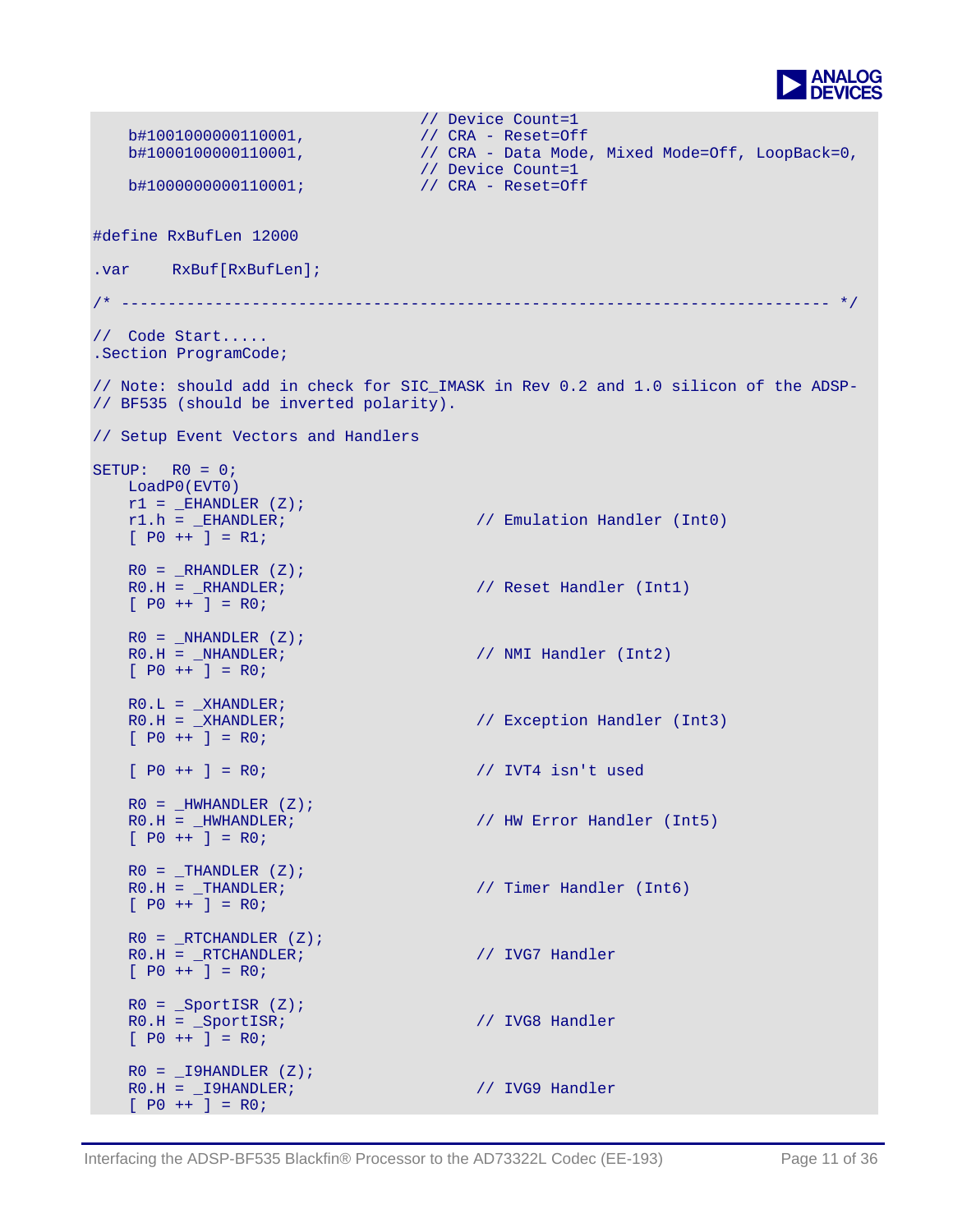

```
R0 = 110HANDLER (Z);
   R0.H = _I10HANDLER; // IVG10 Handler
   [ P0 ++ ] = R0;
   R0 = 111HANDLER (Z);
   R0.H = _I11HANDLER; // IVG11 Handler
   [ PO ++ ] = RO;
   R0 = 12HANDLER (Z);
   R0.H = _I12HANDLER; // IVG12 Handler
   [ PO ++ ] = RO;
   R0 = 113HANDLER (Z);
   R0.H = _I13HANDLER; // IVG13 Handler
   [ PO ++ ] = RO;
   R0 = 114HANDLER (Z);
   R0.H = _I14HANDLER; // IVG14 Handler
   [ PO ++ ] = RO;
  R0 = 115HANDLER (Z);
   R0.H = _I15HANDLER; // IVG15 Handler
   [ P0 ++ ] = R0;
// P0.L = EVT_OVERRIDE & 0xffff; // added in to address anomaly 20 for rev 
// 0.1 ADSP-21535 silicon 
// PO.H = EVT_OVERRIDE >> 16;
1/ RO = 0;
// [ P0 ] = R0; ssync; 
   SP.H = 0xF003; \vert// Set up supervisor stack
   SP.L = 0xFFDC;LoadP0(EVT15) \frac{1}{1} Doint to IVG15 in Event Vector Table P1.L = Start;
                                   //Point to start of code
   P1.H = Start; 
   [P0] = P1; ssync; // Place the address of start code in 
                                    // IVG15 of EVT 
   PO.L = IMASK & OxFFFF;R0 = W[PO];<br>bitset(r0,15);
                                   // Set(enable) IVG15 bit in Interrupt
                                    // Mask Register 
   W[P0] = R0; ssync;
   RAISE 15; \frac{15}{100} // Invoke IVG15 interrupt
   PO.1 = WAIT HERE;P0.h = WAIT_HERE; 
   RETI = P0; nop; 
    nop; 
    nop; 
    nop; 
   RTI; \frac{1}{2} Return from Reset Interrupt
WAIT_HERE: \frac{1}{100} // Wait here till IVG15 interrupt is
```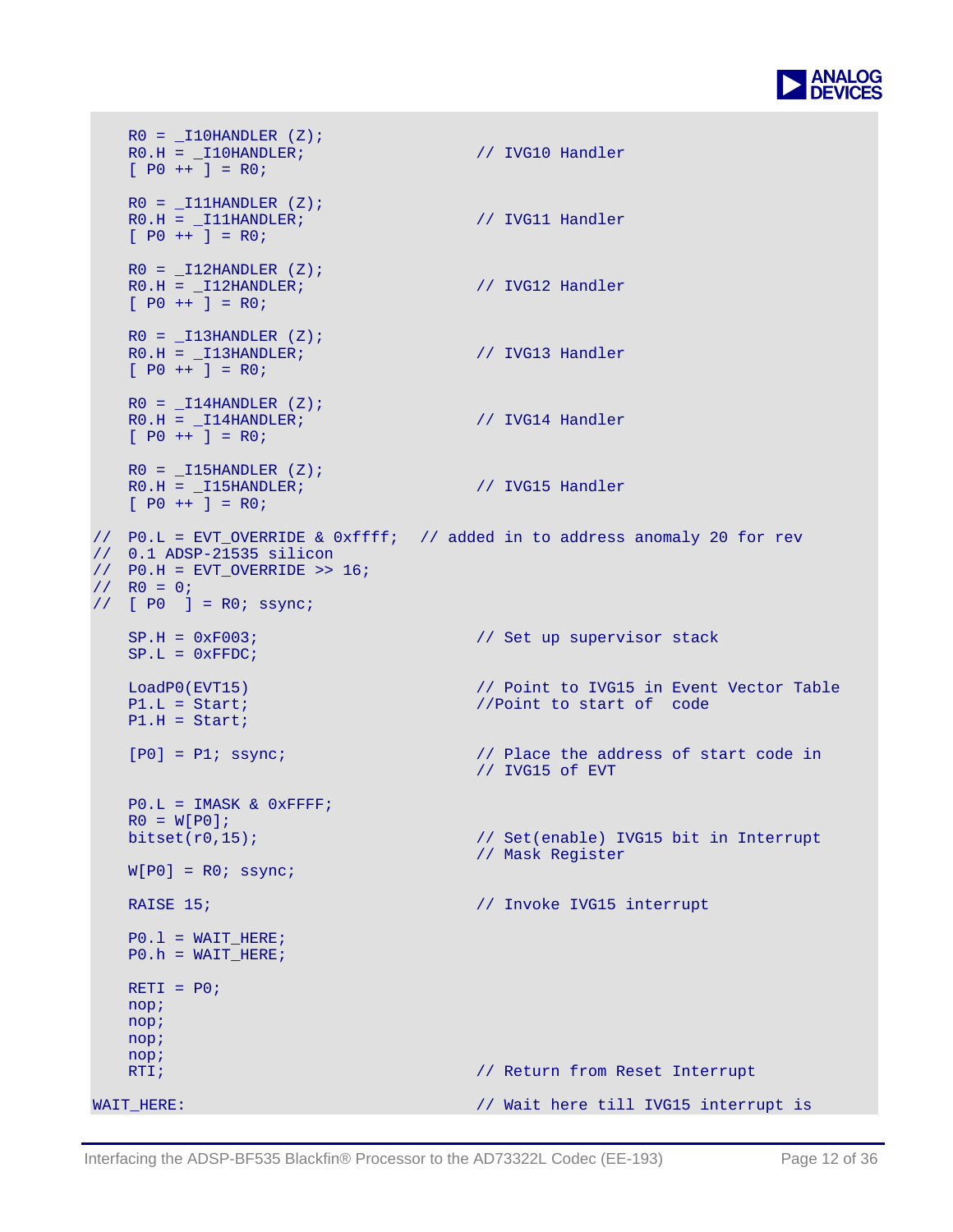

```
JUMP WAIT HERE;
                                       // processed 
// ---------------------------------------------------------------------------- 
// Main code starts here ..... 
Start: [--SP] = RETI; \frac{1}{2} // RETI must be pushed to enable
                                          // interrupts. Boot code in supervisor 
                                          // mode starts here. 
    call GeneralPurposeInit; 
    call Sport1Inits; 
    call SportIRQInits; 
    call Sport1TxDMASetup; 
    call Program73322s; 
// call Sport1TxDMASetup2; // Added (JWS) 
    call Sport1RxDMASetup; 
    call Recieve73322Data; 
DieHere: 
    nop; 
    nop; 
    nop; 
    nop; 
    jump DieHere; 
// ---------------------------------------------------------------------------- 
// Subs Start..... 
// init PFs and blink LEDs, reset CODEC 
GeneralPurposeInit: 
   // initalize pointer registers and data registers 
   R0 = 0; R1 = 0; R2 = 0; R3 = 0; R4 = 0; R5 = 0; R6 = 0; R7 = 0;
   P0 = 0; P1 = 0; P2 = 0; P3 = 0; P4 = 0; P5 = 0;
   // initialize the DAG registers 
   IO = 0 (X); II = 0 (X); I2 = 0 (X); I3 = 0 (X);MO = O (X); M1 = O (X); M2 = O (X); M3 = O (X);LO = O (X); L1 = O (X); L2 = O (X); L3 = O (X);B0 = 0 (X); B1 = 0 (X); B2 = 0 (X); B3 = 0 (X);
   LoadP0(FIO_DIR) // config PF I/O bits as outputs 
   R0.1 = w[P0];bitset (R0, Reset); 
   bitset (R0, SE); 
   bitset (R0, LED); 
   w[PO] = R0.1; ssync;
   LoadP0(FIO_FLAG_S) // Set Init state for SE, Reset and LED == ON 
   R0.1 = 0x0C01;w[PO] = R0.1; ssync;
   P5.1 = 0x0000;p5.h = 0x1000; 
   loop blink_LEDs lc0=P5;
```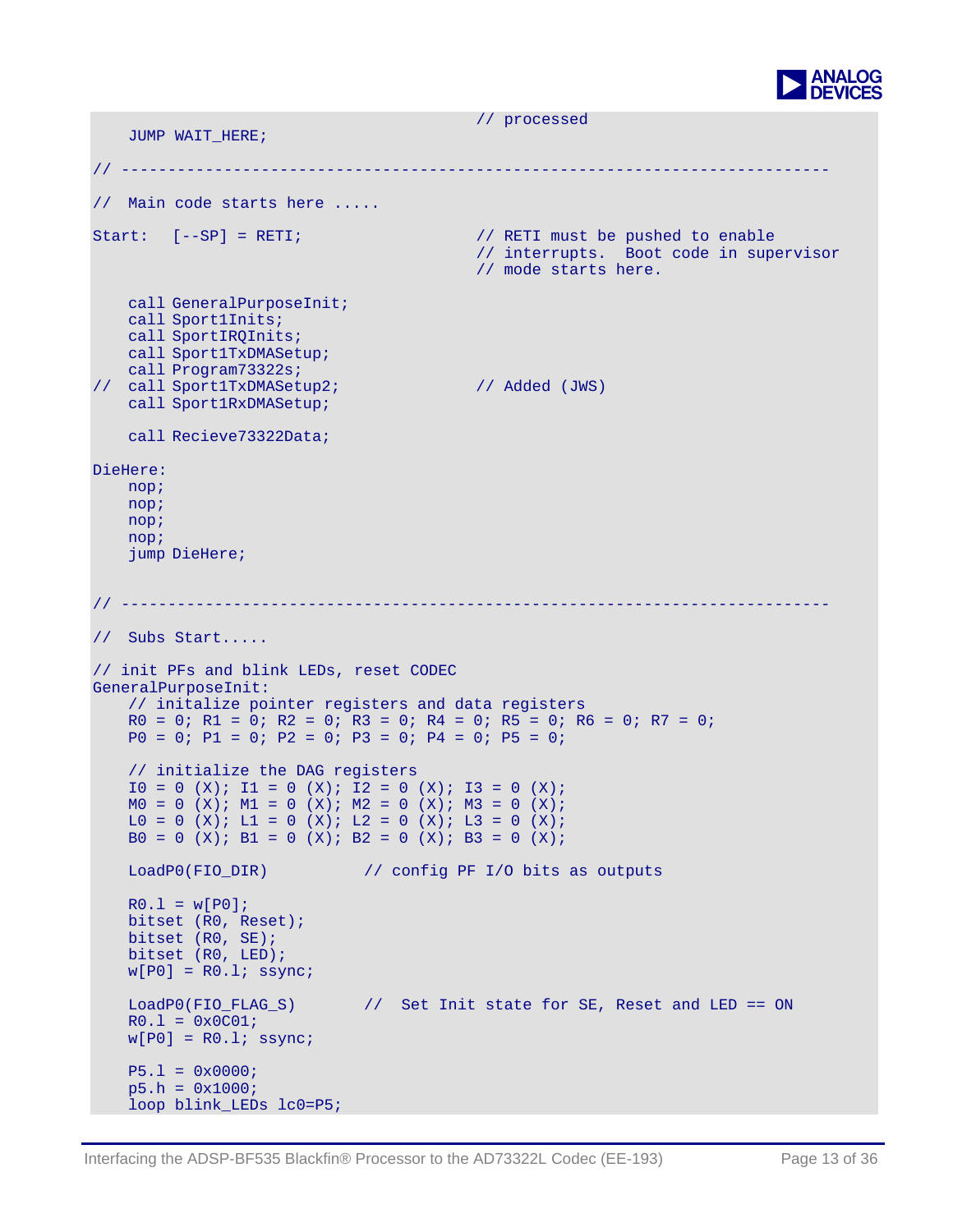

```
 loop_begin 
blink_LEDs; 
    nop; 
    loop_end blink_LEDs; 
   LoadP0(FIO_FLAG_C) // reset 73322, turn off LED 
   r0.1 = 0x0C01;w[P0] = R0.1; ssync;
   P5 = 0x00000140; // hold reset for about 1uS 
   loop hold_Reset lc0=P5; 
    loop_begin hold_Reset; 
    nop; 
   loop end hold Reset;
   LoadP0(FIO_FLAG_S) // release the Reset line, turn on LED 
   r0.1 = 0x0401;w[P0] = R0.1; ssync;
   p5.l = 0xd480; // allow CODEC time to recouver from Reset 
   P5.h = 0x3F00; 
   loop ResetRecouver lc0=P5; 
    loop_begin ResetRecouver; 
        nop; 
   loop_end ResetRecouver;
    rts; 
// ---------------------------------------------------------------------------- 
Sport1Inits: 
   R0 = 0 \times 0000 LoadP0(SPORT1_TX_CONFIG) 
   w[PO] = R0; ssync;
    LoadP0(SPORT1_RX_CONFIG) 
   w[PO] = R0; ssync;
    LoadP0(SPORT1_CONFIG_DMA_TX) 
   w[PO] = R0; ssync;
    LoadP0(SPORT1_CONFIG_DMA_RX) 
   w[PO] = R0; ssync;
    LoadP0(SPORT1_MCMC1) 
   w[PO] = R0; ssync; LoadP0(SPORT1_MCMC2) 
   w[PO] = R0; ssync;
    LoadP0(SPORT1_IRQSTAT_RX) // this clears any Rx errors 
   R0.1 = 0x07;w[PO] = R0; ssync;
    LoadP0(SPORT1_IRQSTAT_TX) // this clears any Tx errors 
   R0.1 = 0x07;w[PO] = R0; ssync;
   R0.1 = (TFSR + BITS16); LoadP0(SPORT1_TX_CONFIG) 
   w[PO] = R0; ssync;
```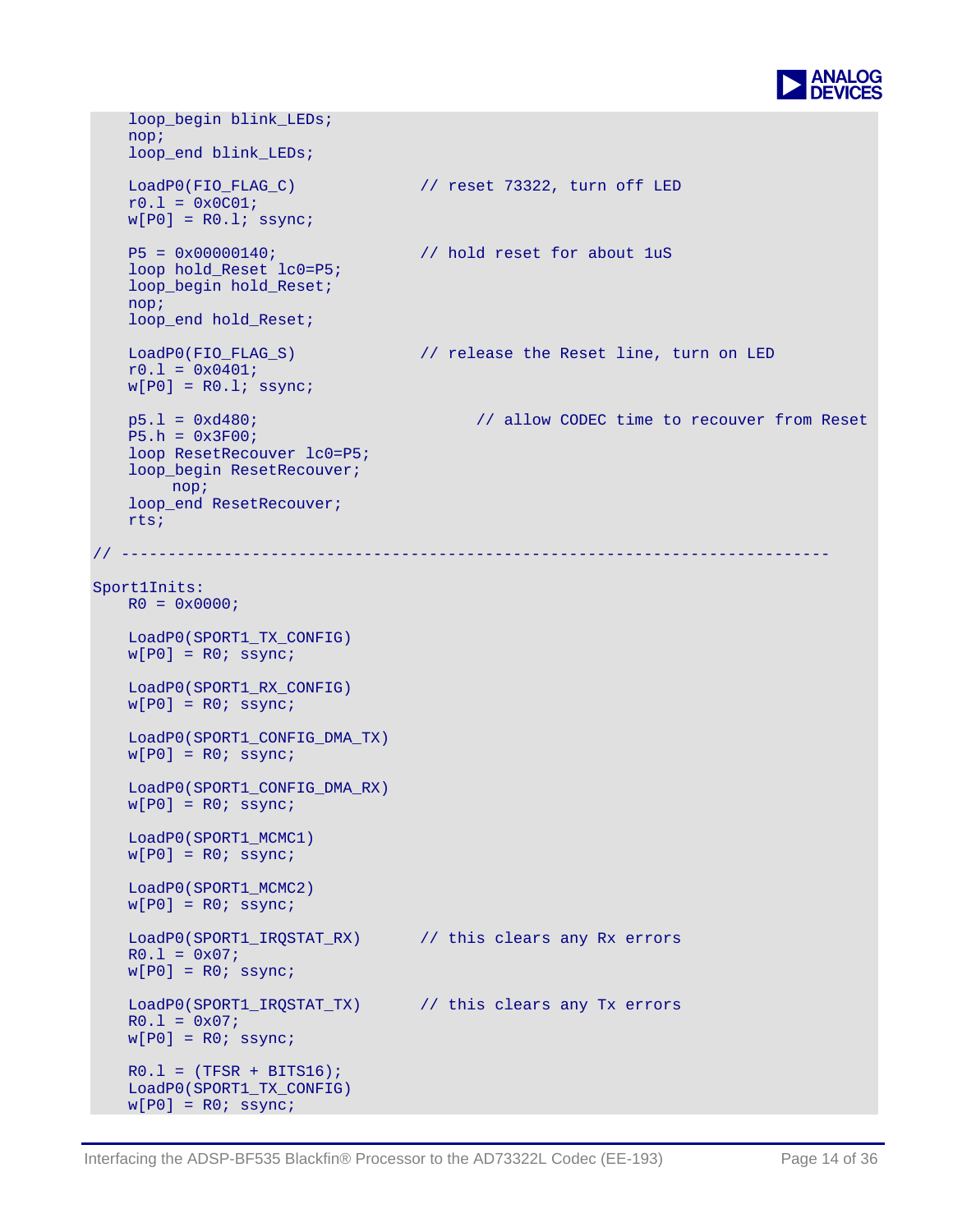

```
R0.1 = (RFSR + BITS16);
    LoadP0(SPORT1_RX_CONFIG) 
   w[PO] = R0; ssync;
    rts; 
// ---------------------------------------------------------------------------- 
SportIRQInits: 
   R0.h = 0x FFFF; \frac{1}{8} enables Sport1 IRQs, old =0x000000C0, Errata #8
   R0.1 = 0xFF3F; LoadP0(SIC_IMASK) 
   w[PO] = R0; ssync;
   R0.1 = 0x011F; // enables IVG8
    LoadP0(IMASK) 
   w[PO] = R0; ssync;
    rts; 
// ------------------------
                             // ---------------------------------------------------------------------------- 
Program73322s: 
   LoadP0(FIO_FLAG_C) // clear SE (disable the CODEC)
   R0.1 = 0;bitset (R0, SE); 
   w[P0] = R0.1; ssync;
   R0.1 = 0x0015; \frac{1}{2} autobuffer, int on complete, DMA enabled
    LoadP0(SPORT1_CONFIG_DMA_TX) 
   w[p0] = R0; ssync;
    LoadP0(SPORT1_TX_CONFIG) 
   R0 = w[p0];Bitset(R0, TSPEN); // enable Sport1
   w[p0] = R0; ssync;
   R7 = 0x0000; // TX IRQ flag 
    LoadP0 (FIO_FLAG_S) // enable the CODEC: SE = 1 
   R0 = w[PO];bitset (R0, SE); 
   w[PO] = R0; ssync;WaitOnTx: \frac{1}{2} // interrupt should be generated here !?!?!
    nop; 
    nop; 
    nop; 
    nop; 
    rts; 
// ---------------------------------------------------------------------------- 
Recieve73322Data: 
   LoadP0(FIO_FLAG_C) // clear SE (disable the CODEC) 
   R0.1 = 0;bitset (R0, SE); 
   w[PO] = R0.l; ssync;
```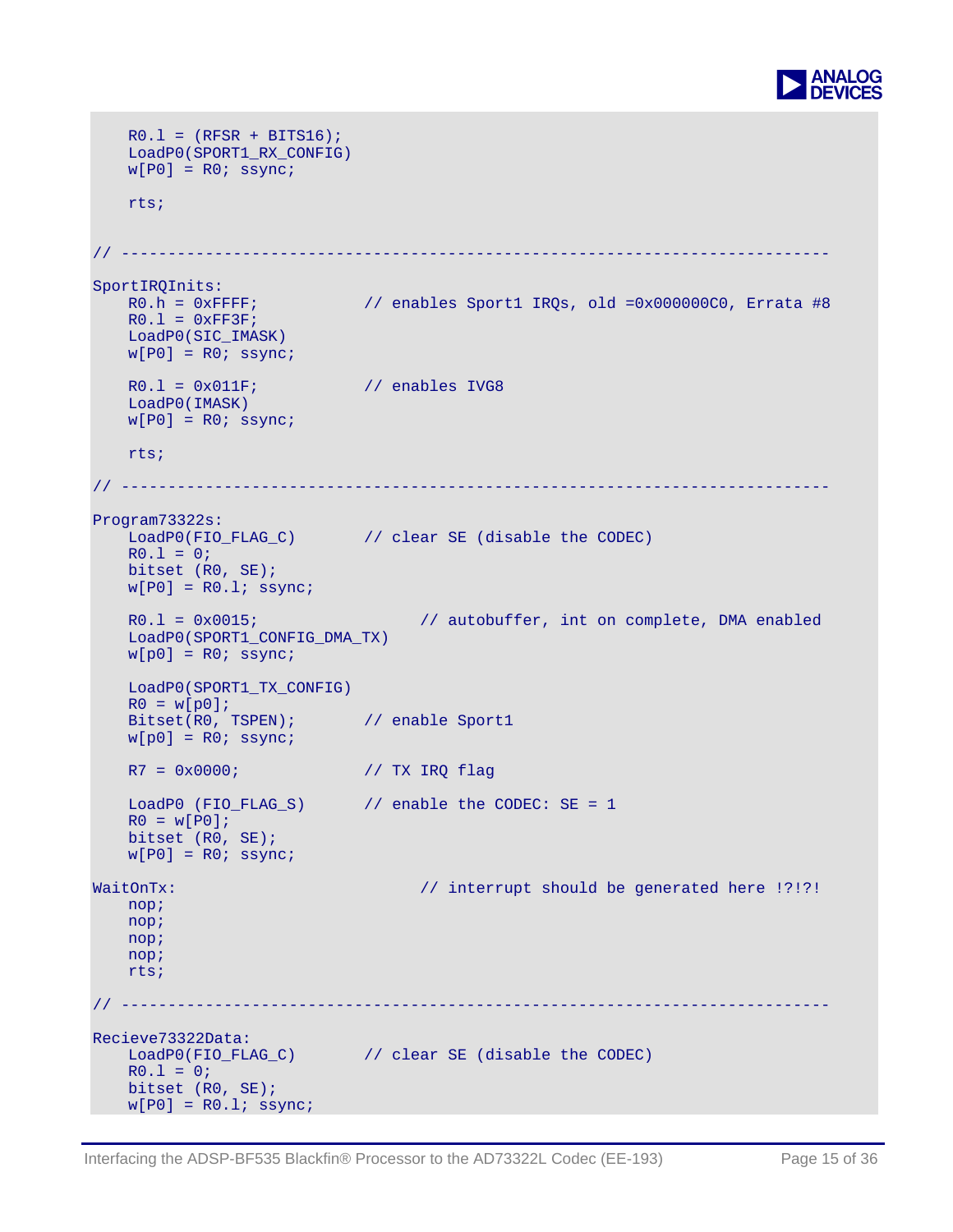

```
R0.l = 0x0017; // autobuffer, int on complete, DMA enabled 
    LoadP0(SPORT1_CONFIG_DMA_RX) 
   w[p0] = R0.l; ssync;/* R0.l = 0x0015; // (JWS) autobuffer, int on complete, DMA enabled 
    LoadP0(SPORT1_CONFIG_DMA_TX) 
   w[p0] = R0; ssync;
    LoadP0(SPORT1_TX_CONFIG) 
   R0 = w[p0];Bitset(R0, TSPEN); // enable Sport1
   w[p0] = R0; ssync;
   R7 = 0x0000; // TX IRO flag*/ 
    LoadP0(SPORT1_RX_CONFIG) 
   R0.1 = w[p0];Bitset(R0, RSPEN); // enable Sport1
   w[p0] = R0.1; ssync;
   LoadP0(FIO_FLAG_S) // enable CODEC: SE = 1 
   R0.1 = w[PO];bitset (R0, SE); 
   w[PO] = R0; ssync;
WaitOnRx: 
  nop; \frac{1}{2} // interrupt should be generated here !?!?!
    nop; 
    nop; 
    nop; 
    rts; 
// ---------------------------------------------------------------------------- 
Sport1TxDMASetup: 
  R0.1 = 0x0014; \frac{1}{2} enable autobuffer
                           // DCOME set to 1 (interrupt on completion) 
    LoadP0(SPORT1_CONFIG_DMA_TX) 
   w[p0] = R0; ssync;
   R0.l = (TxBuf \gg 16) \& 0xFFFF; // load start address HI word
    LoadP0(SPORT1_START_ADDR_HI_TX) 
   w[p0] = R0; ssync;
   R0.1 = TxBuf & 0xFFFF; \frac{1}{2} load start address Lo word
    LoadP0(SPORT1_START_ADDR_LO_TX) 
   w[p0] = R0; ssync;
   R0.1 = LENGTH (TxBuf); \frac{1}{2} // load length of buffer
    LoadP0(SPORT1_COUNT_TX) 
   w[p0] = R0; ssync;
    rts; 
// ----------------------------------------------------------------------------
```
Sport1RxDMASetup: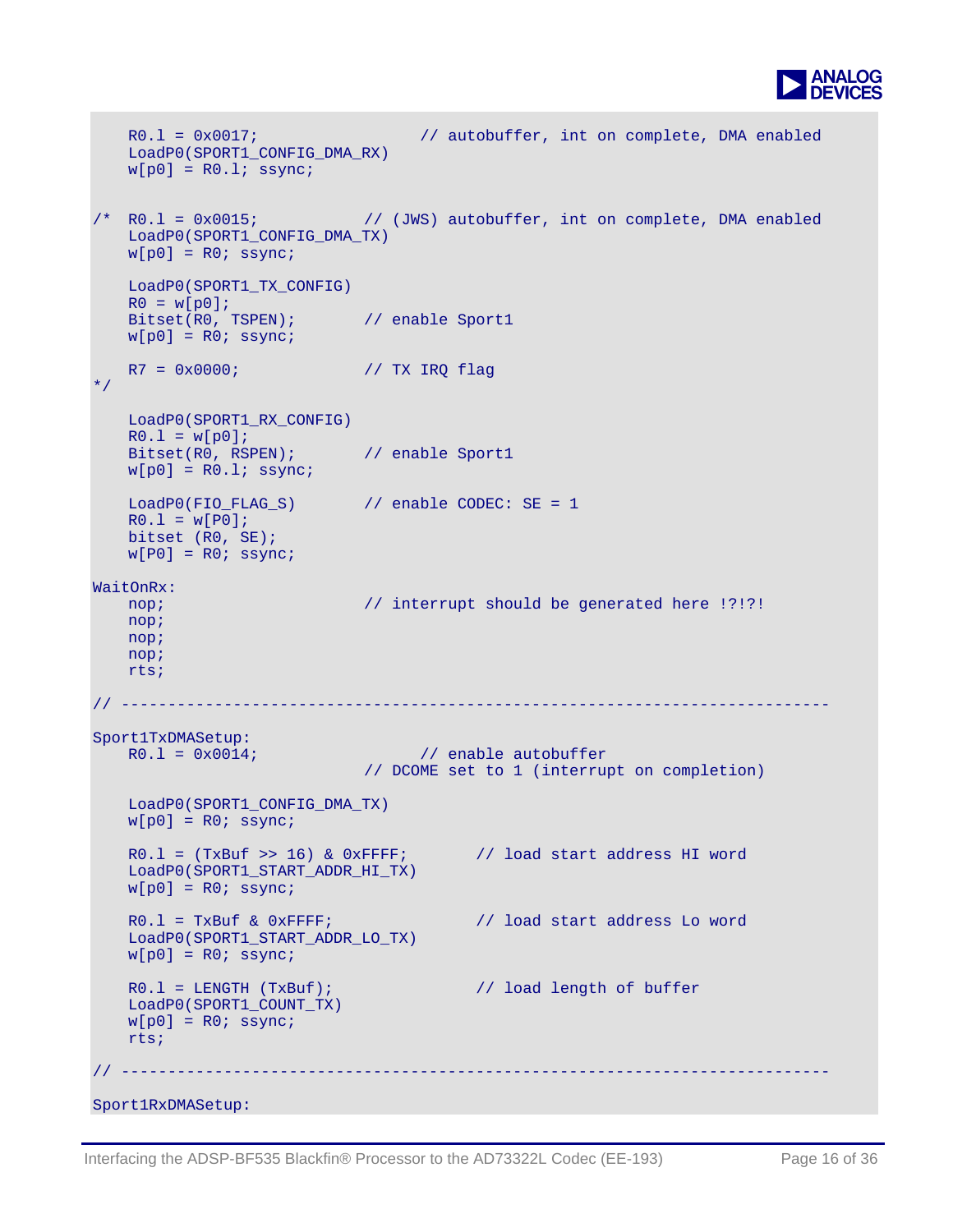

```
 LoadP0(SPORT1_CONFIG_DMA_RX) 
   R0.l = 0x0014; // DCOME set to 1 
   w[p0] = R0; ssync;
   R0.1 = (RxBuf >> 16) & 0xFFFF;
    LoadP0(SPORT1_START_ADDR_HI_RX) 
   w[p0] = R0; ssync;
   R0.1 = RxBut & 0xFFFF; LoadP0(SPORT1_START_ADDR_LO_RX) 
   w[p0] = R0; ssync;
   R0.1 = LENGTH (RxBuf);
    LoadP0(SPORT1_COUNT_RX) 
   w[p0] = R0; ssync;
    rts; 
// ------------------------------------------------------------------------
```
*Listing 1: 73322 Test Code.asm*

#### **73322 IRQ Test Code.asm**

| $\frac{1}{2}$                  |                                      |
|--------------------------------|--------------------------------------|
| $\frac{1}{2}$                  |                                      |
| $\frac{1}{2}$                  | 73322 Test Code                      |
| $\frac{1}{2}$                  |                                      |
| $\frac{1}{2}$                  | Interrupt Service Routines           |
| $\frac{1}{2}$<br>Nov 7 / 02    |                                      |
| $\frac{1}{2}$                  |                                      |
| $\frac{1}{2}$                  | __________________                   |
|                                |                                      |
|                                |                                      |
|                                | #include <def21535.h></def21535.h>   |
|                                | #include <sportbits.h></sportbits.h> |
|                                |                                      |
| $\frac{1}{2}$                  |                                      |
| $\frac{1}{2}$                  | Global and External Declarations     |
|                                |                                      |
| .global                        | LEHANDLER                            |
| .global                        | RHANDLER;                            |
| .global                        | NHANDLER;                            |
| .global                        | XHANDLER;                            |
| .global                        | HWHANDLER;                           |
| .global                        | THANDLER;                            |
| .global                        | RTCHANDLER;                          |
| .global                        | $_SportISR;$                         |
| .global                        | _I9HANDLER;                          |
| .global                        | I10HANDLER;                          |
| .global                        | I11HANDLER;                          |
| .global                        | I12HANDLER;                          |
| .global                        | I13HANDLER;                          |
| .global                        | $_1$ 14HANDLER;                      |
| .global                        | I15HANDLER;                          |
|                                |                                      |
|                                |                                      |
| Sport1 TX ISR<br>$\frac{1}{2}$ |                                      |
|                                |                                      |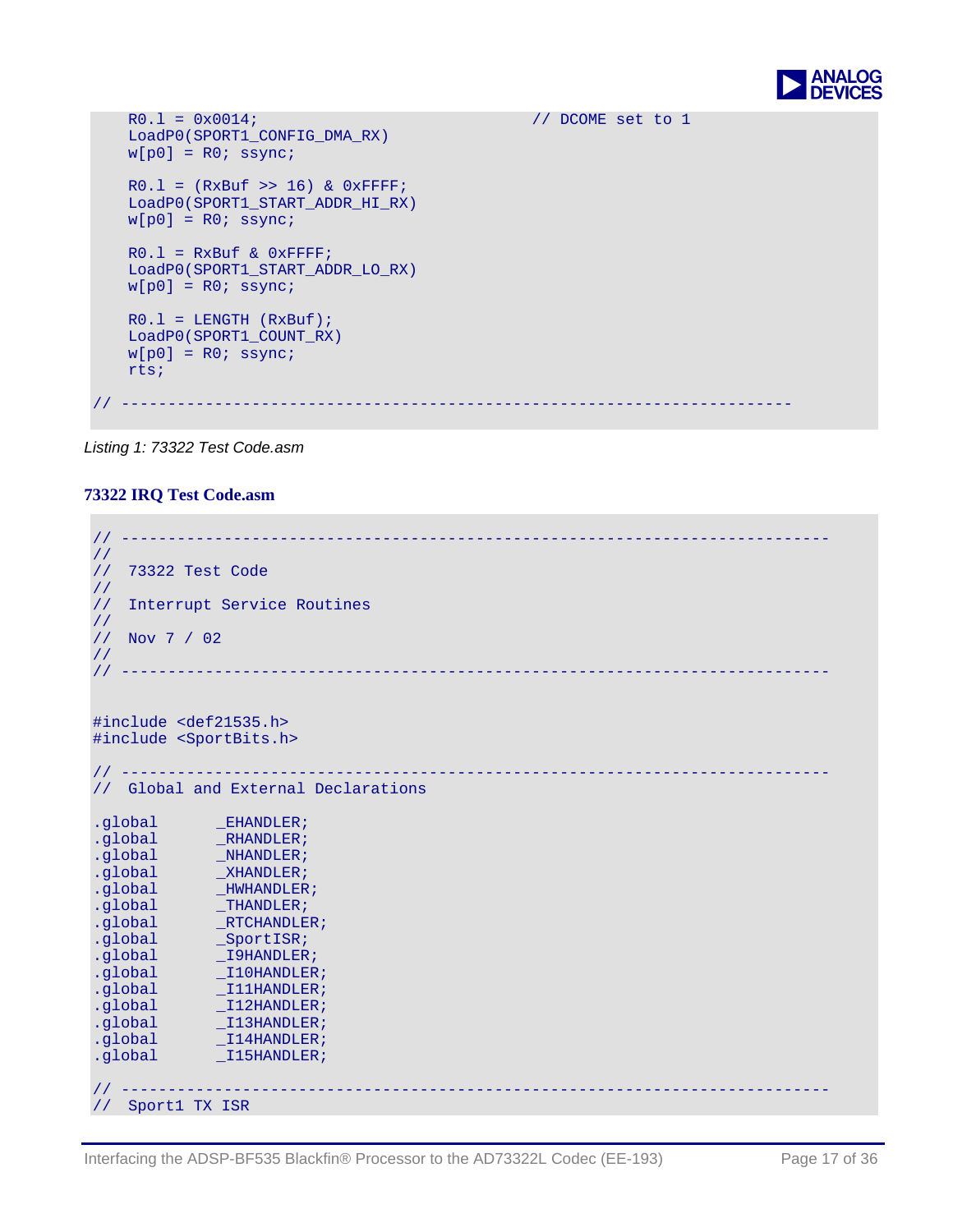

```
.Section ISRCode; 
_SportISR: 
   [--SP] = (r7:0);[--SP] = (p5:0);LoadP0(SIC_ISR) // read MMR to determine what caused the interrupt 
   RO = [PO];cc = \text{bittst} (\text{R0}, 4);if cc jump SportRxISR; 
// ---------------------------------------------------------------------------- 
// Sport1 Tx ISR 
SportTxISR: 
    cc = \text{bittst} (\text{R7}, 0); // test flag
    if !CC jump int5_done; // if set 
    bitset (R7,0); 
   (p5:0) = [SP++]; // Restore Regs
   (r7:0) = [SP++]; rti; 
int5_done: 
    LoadP0(SIC_IMASK) 
   R0 = w[PO];<br>bitset (R0,7);// Use to be "bitclr"..Errata #8, SIC_IMASK inversion
   w[PO] = R0; ssync;
   R7 = 0;(p5:0) = [SP++]; // Restore Regs
   (r7:0) = [SP++]; rti; 
// ---------------------------------------------------------------------------- 
// Sport1 Rx ISR 
SportRxISR: 
// R0 = 0x0C0; // old=0x0C0, Errata #8 
    R0.h = 0xFFFF; // enables Sport1 IRQs, old =0x000000C0, Errata #8 
   R0.1 = 0xFF3F;LoadP0(SIC_IMASK) 
   w[PO] = R0; ssync;
   (p5:0) = [SP++]; // Restore Regs
   (r7:0) = [SP++]; rti; 
_EHANDLER: // Emulation Handler 0 
   RTE; 
_RHANDLER: // Reset Handler 1 
   RTI; 
NHANDLER: // NMI Handler 2
   RTN; 
XHANDLER: // Exception Handler 3
  RTX;
```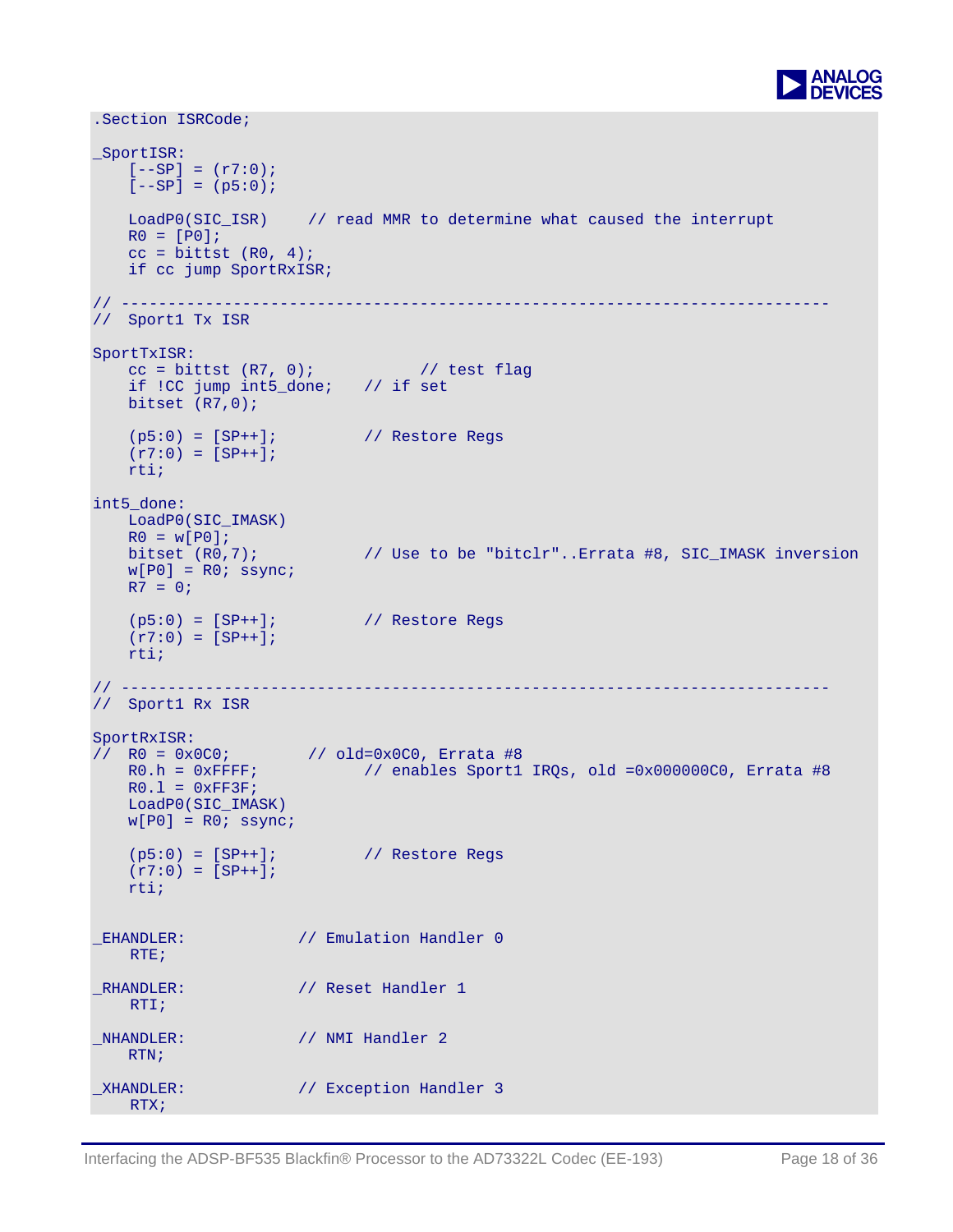

| HWHANDLER:<br>RTI;                                  | // HW Error Handler 5  |
|-----------------------------------------------------|------------------------|
| THANDLER:<br>RTI;                                   | // Timer Handler 6     |
| RTCHANDLER:<br>RTI;                                 | // IVG 7 Handler (RTC) |
| I9HANDLER:<br>RTI;                                  | // IVG 9 Handler       |
| I10HANDLER:<br>RTI;                                 | // IVG 10 Handler      |
| I11HANDLER:<br>RTI;                                 | // IVG 11 Handler      |
| I12HANDLER:<br>RTI;                                 | // IVG 12 Handler      |
| I13HANDLER:<br>RTI;                                 | // IVG 13 Handler      |
| I14HANDLER:<br>RTI;                                 |                        |
| I15HANDLER:<br>nop;<br>nop;<br>nop;<br>nop;<br>RTI; |                        |

*Listing 2: 73322 IRQ Test Code.asm*

#### **Appendix 2: Interrupt driven Non-DMA 2-Channel assembly code**

**Defines.asm** 

```
/* Tx Config Register bits */ 
#define ZERO_FILL 0<br>#define SIGN EXT 4
#define SIGN_EXT 4 
#define MU_LAW 8<br>#define A_LAW 0xC
#define A_LAW 0xC<br>#define LSB_FIRST 0x10
#define LSB_FIRST 0x10 
#define BITS16
#define BITS8 0x0E0 
#define ITFS 0x200 /* internal xmit frame sync */<br>#define TFSR 0x400 /* xmit frame sync required */
                         0 \times 400 /* xmit frame sync required */<br>0 \times 800#define DITFS 0x800 
                                                    /* active low frame sync */<br>/* late frame sync */
#define LATFS 0x2000<br>#define CKRE 0x4000
                                              /* sample data on rising edge of bitclk */<br>
// Internal Clock Disable
#define ICLKD 0x8000
```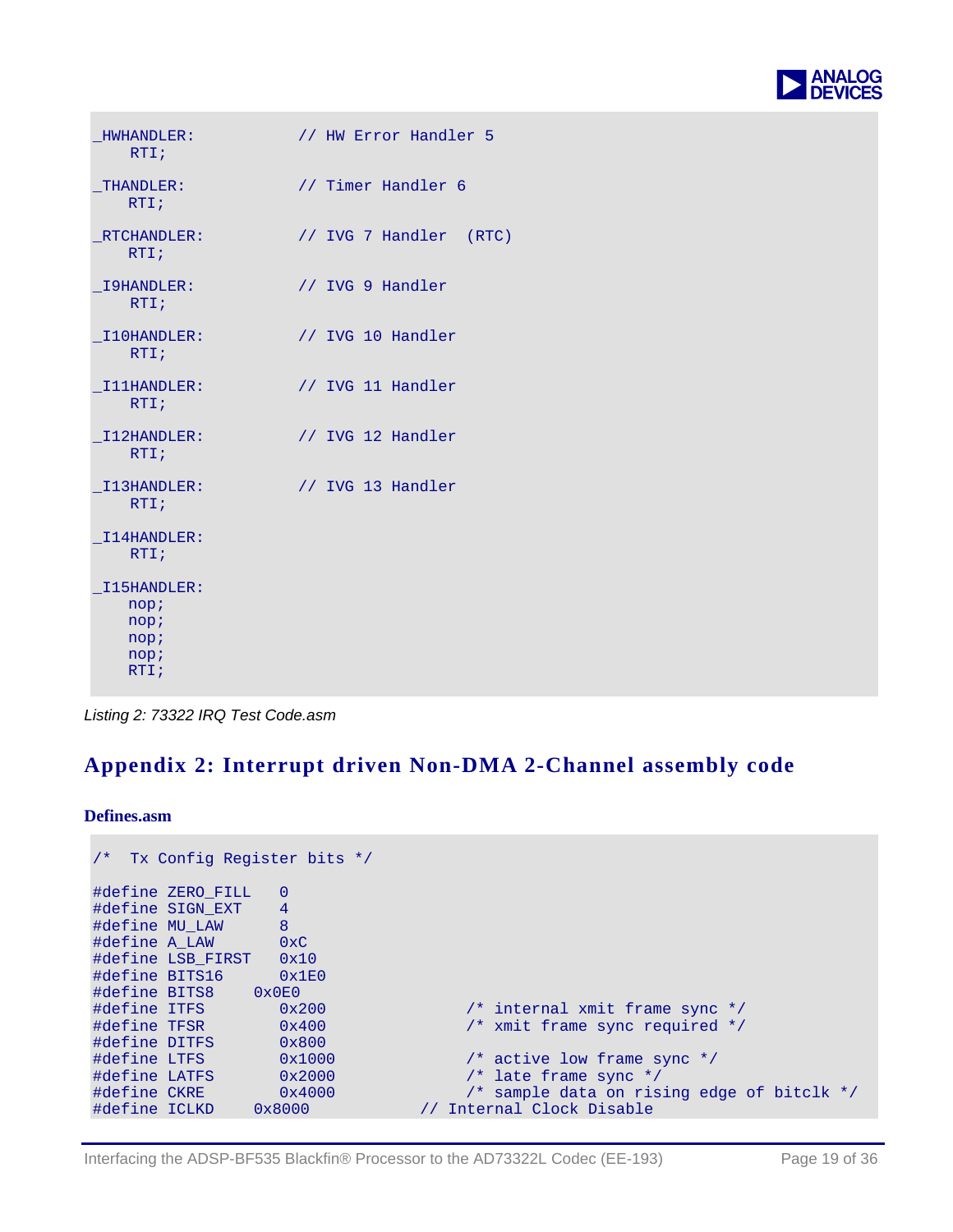

```
/* Rx Config Register bits */ 
#define RSPEN 0 /* rx enable */ 
#define IRFS 0x200 /* use internal frame sync */ 
#define RFSR 0x400 <br>#define LRFS 0x1000 /* active lo rx frame sync */
#define LRFS 0x1000 /* active lo rx frame sync */<br>#define LARFS 0x2000 /* late rx frame sync */
                                         /* late rx frame sync *//* SPORT Register Bits */ 
#define RXS 1 /* Status register: Receive Status bit */<br>#define TXS 2 /* Status register: Transmit Status bit */
#define TXS 2 /* Status register: Transmit Status bit */ 
#define TSPEN 0 /* TX Config reg: Tx Sport Enable */ 
#define CODEC_INIT_Length 18 
#define RxBufLength 256 
#define TxBufLength 256 
#define SineCosTableLength 32 
#define NoChannels 2 
                          /* ---------------------------------------------------------------------------- */ 
// Macros Here..... 
#define SE 0x0B 
#define Reset 0x0A 
#define LED 0x00 
#define Loadd(a,b)\ 
        a.l=b \& 0 \times FFFF;\
        a.h=(b \gg 16) & 0xFFFF;
#define Load(c,b)\setminusa.l=b\mathbf{b} a.h=b; 
#define LoaddP0(a)\ 
        P0.1=a \& 0xFFFF;\
        P0.h=(a >> 16) & 0xFFFF; 
#define LoadP0(a)\ 
        P0.1=a;\n\ P0.h=a; 
#define LoaddP1(a)\ 
        P1.1=a & 0xFFFF;\
        P1.h=(a >> 16) & 0xFFFF; 
#define LoadP1(a)\ 
        P1.1=a;\n\P1.h=a;#define LoaddP2(a)\ 
        P2.1=a \& 0xFFFF;
        P2.h=(a \gg 16) & 0xFFFF;
#define LoadP2(a)\ 
        P2.1=ai\setminus
```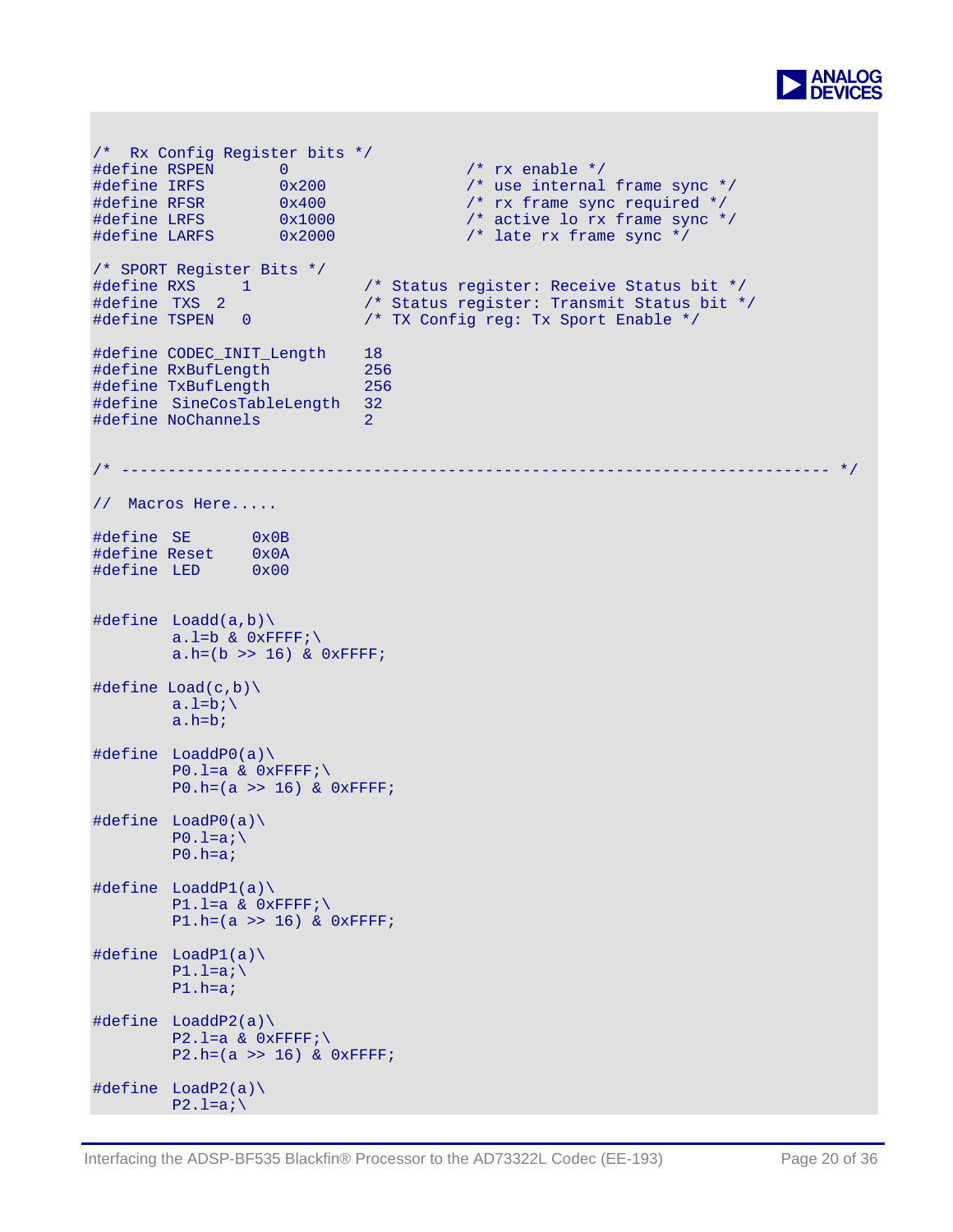

```
P2.h=a; 
#define LoaddP3(a)\ 
         P3.1=a & 0xFFFF;\
         P3.h=(a >> 16) & 0xFFFF; 
#define LoadP3(a)\ 
        P3.1=a;\n\ P3.h=a; 
#define LoaddP4(a)\ 
         P4.L=a \& OxFFFF; \P4.h=(a \gg 16) & 0xFFFF;
#define LoadP4(a)\ 
        P4.1=a;\n\ P4.h=a; 
#define LoaddP5(a)\ 
        P5.1=a & 0xFFFF;
        P5.h=(a >> 16) & 0xFFFF;
#define LoadP5(a)\ 
        P5.1=a;\setminus P5.h=a; 
#define LoaddR0(a)\ 
        R0.L=a \& OxFFFF; \R0.h=(a >> 16) & 0xFFFF; 
#define LoadR0(a)\ 
        R0.l=a;\n R0.h=a; 
#define LoaddR5(a)\ 
        R5.1=a & 0xFFFF;\
        R5.h=(a >> 16) & 0xFFFF; 
#define LoadR5(a)\ 
        R5.l=a;\n\ R5.h=a; 
#define LoaddR6(a)\ 
        R6.1=a \& 0xFFFF;
        R6.h=(a >> 16) & 0xFFFF; 
#define LoadR6(a)\ 
        R6.1=a;\n\R6.h=a;
```
*Listing 3: Defines.h* 

#### **FinalTestBuffers.asm**

```
// ---------------------------------------------------------------------------- 
// Buffers and CODEC initialization codes 
                                            // ----------------------------------------------------------------------------
```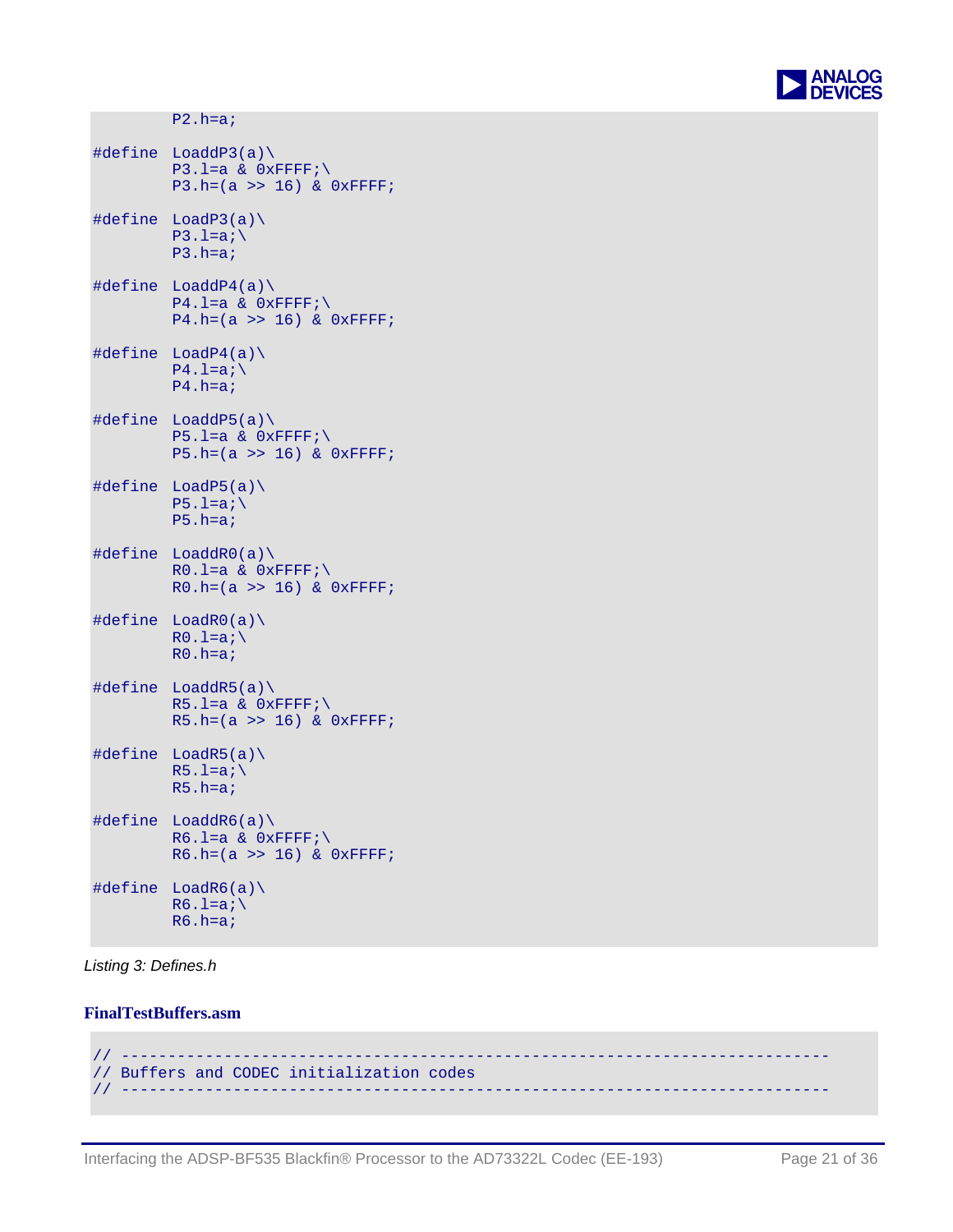

#include <defines.h>

```
// ---------------------------------------------------------------------------- 
// Global and External definitions 
.global Done; 
.global Channel; 
.global CODEC_Init_Data; 
.global SineCos1; 
.global SineCos2; 
.global SineCos3; 
.global SineCos4; 
.global SineCos5; 
.global SineCos6; 
.global SineCos7; 
.global SineCos8; 
.global RxBufPointer; 
.global RxBuf1; 
.global RxBuf2; 
.global RxBuf3; 
.global RxBuf4; 
.global RxBuf5; 
.global RxBuf6; 
.global RxBuf7; 
.global RxBuf8; 
.global RxChannelEnables; 
.global TxBufPointer; 
.global TxBuf1; 
.global TxBuf2; 
.global TxBuf3; 
.global TxBuf4; 
.global TxBuf5; 
.global TxBuf6; 
.global TxBuf7; 
.global TxBuf8; 
.global TxChannelEnables; 
// ---------------------------------------------------------------------------- 
// Data Memory 
.Section Buffers; 
// ---------------------------------------------------------------------------- 
// misc variables 
.byte2 Done; 
.byte2 Channel; 
.byte RxChannelEnables[8]; 
.byte TxChannelEnables[8]; 
// ---------------------------------------------------------------------------- 
// Actual Tx and Rx buffers and pointers 
.byte2 RxBufPointer; 
.byte2 RxBuf1[RxBufLength]; 
.byte2 RxBuf2[RxBufLength];
```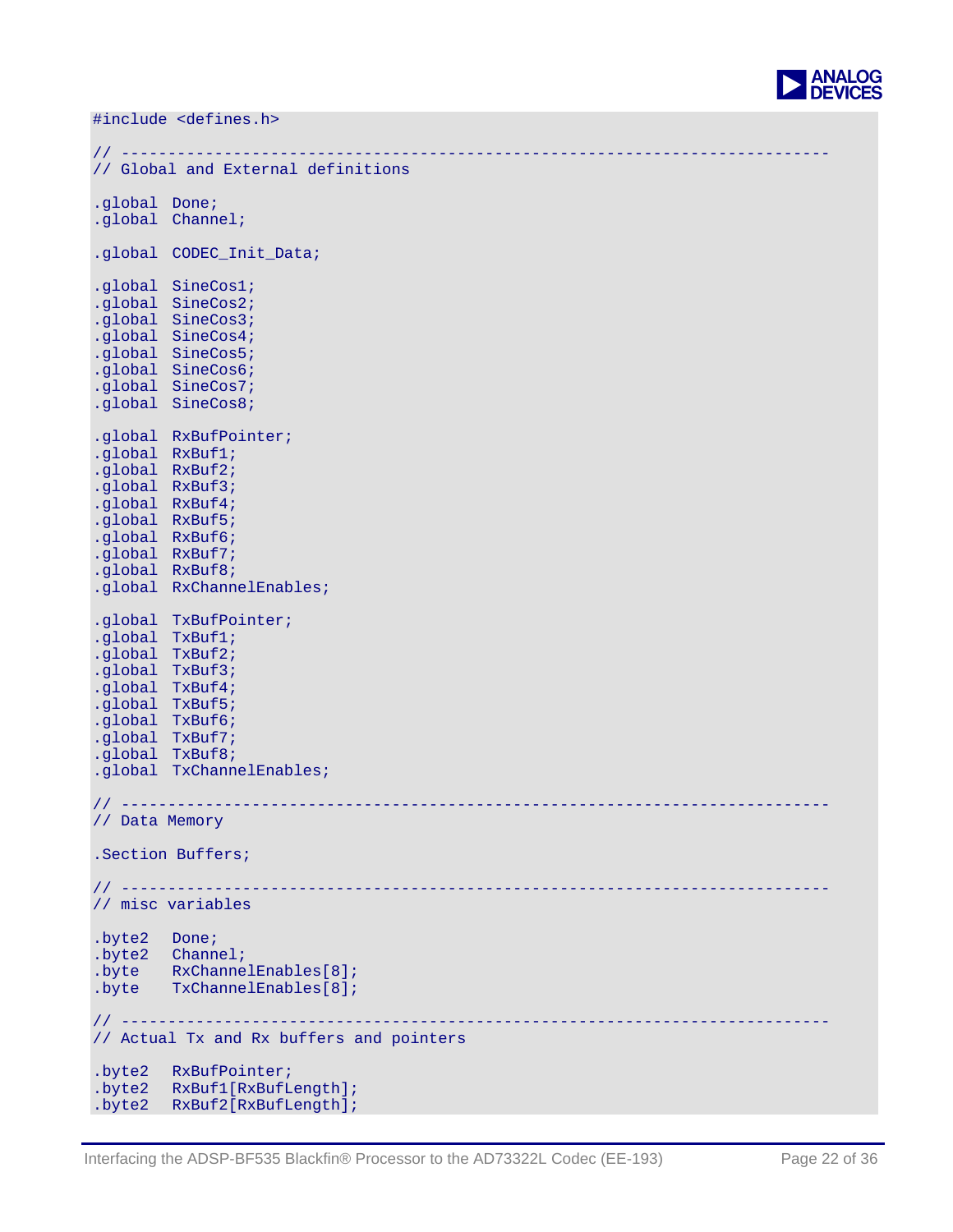

| .byte2<br>.byte2<br>.byte2<br>.byte2<br>.byte2<br>.byte2                               | RxBuf3[RxBufLength];<br>RxBuf4[RxBufLength];<br>RxBuf5[RxBufLength];<br>RxBuf6[RxBufLength];<br>RxBuf7[RxBufLength];<br>RxBuf8[RxBufLength];                                                                  |                                                                                                         |
|----------------------------------------------------------------------------------------|---------------------------------------------------------------------------------------------------------------------------------------------------------------------------------------------------------------|---------------------------------------------------------------------------------------------------------|
| .byte2<br>.byte2<br>.byte2<br>.byte2<br>.byte2<br>.byte2<br>.byte2<br>.byte2<br>.byte2 | TxBufPointer;<br>TxBuf1[TxBufLength];<br>TxBuf2[TxBufLength];<br>TxBuf3[TxBufLength];<br>TxBuf4[TxBufLength];<br>TxBuf5[TxBufLength];<br>TxBuf6[TxBufLength];<br>TxBuf7[TxBufLength];<br>TxBuf8[TxBufLength]; |                                                                                                         |
| // --------                                                                            | // CODEC initialization strings.<br>// to be copied into TxBuf1                                                                                                                                               |                                                                                                         |
| .byte2                                                                                 | CODEC_Init_Data[CODEC_INIT_Length] =                                                                                                                                                                          |                                                                                                         |
| $\frac{1}{2}$                                                                          | 5432109876543210<br>b#1000100100000111,                                                                                                                                                                       | // $CRB - DMCLK/256=64KHz=Fs$ ,<br>// SCLK=DMCLK/4=4.096MHz, DMCLK=MCLK                                 |
|                                                                                        | b#1000000100000111,                                                                                                                                                                                           | // $CRB - DMCLK/256 = 64KHz = Fs$ ,<br>// SCLK=DMCLK/4=4.096MHz, DMCLK=MCLK                             |
| $\frac{1}{2}$                                                                          | 5432109876543210<br>b#1000101000111101,                                                                                                                                                                       | // CRC - RefOut=Disabled, Ref Power=On,<br>// InAmp=Off, Gain Tap=Off                                   |
|                                                                                        | b#1000001000111101,                                                                                                                                                                                           | // CRC - RefOut=Disabled, Ref Power=On,<br>// InAmp=Off, Gain Tap=Off                                   |
| $\frac{1}{2}$                                                                          | 5432109876543210<br>b#1000101100000000,<br>b#1000001100000000,                                                                                                                                                | // CRD - I/O gain=0, ADC Mod=Off, Mute=Off<br>// CRD - I/O gain=0, ADC Mod=Off, Mute=Off                |
| $\frac{1}{2}$                                                                          | 5432109876543210<br>b#1000110000000000,                                                                                                                                                                       | // CRE - Dac=0, DGain tap=Disabled,                                                                     |
|                                                                                        | b#1000010000000000,                                                                                                                                                                                           | // InterpolatorBypass=Disabled<br>// CRE - Dac=0, DGain tap=Disabled,<br>// InterpolatorBypass=Disabled |
| $\frac{1}{2}$                                                                          | 5432109876543210                                                                                                                                                                                              |                                                                                                         |
|                                                                                        | b#1000110100000000,                                                                                                                                                                                           | // CRF - A Gain Tap=0, Single Ended,<br>// A Gain Tap=Disables,                                         |
|                                                                                        | b#1000010000000000,                                                                                                                                                                                           | // CRF - Dac=0, DGain tap=Disabled<br>// InterpolatorBypass=Disabled                                    |
| $\frac{1}{2}$                                                                          | 5432109876543210<br>b#1000111000000000,                                                                                                                                                                       | // CRG - Digital Gain Tap Coef0-7=0                                                                     |
|                                                                                        | b#1000011000000000,                                                                                                                                                                                           | // CRG - Digital Gain Tap Coef0-7=0                                                                     |
| $\frac{1}{2}$                                                                          | 5432109876543210<br>b#1000111100000000,                                                                                                                                                                       | // CRH - Digital Gain Tap Coef8-15=0                                                                    |
|                                                                                        | b#1000011100000000,                                                                                                                                                                                           | // CRH - Digital Gain Tap Coef8-15=0                                                                    |
| $\frac{1}{2}$                                                                          | 5432109876543210                                                                                                                                                                                              |                                                                                                         |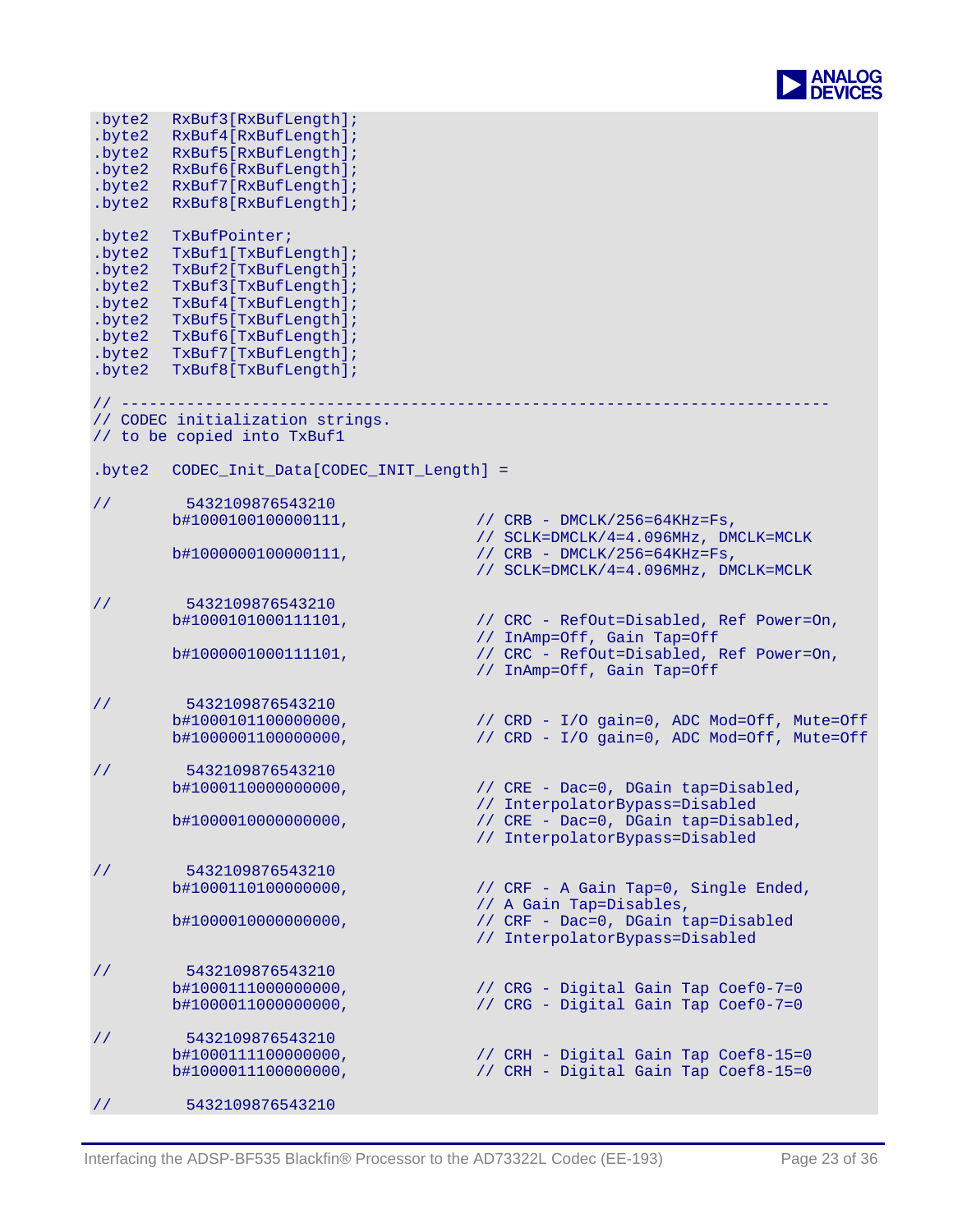

```
b#1000100000000,
                 // 
Dig/SPORT LoopBack=0, Device Count=1 
                                      // CRA - Program Mode, Mixed Mode=Off, 
       b#1000000000010000, // CRA - Program Mode, Mixed Mode=Off, 
                                        // Dog/SPORT LoopBack=0, Device Count=1 
// 5432109876543210 
       b#10001000000010001, // CRA - Data Mode, Mixed Mode = Off,// LoopBack=0, Device Count=1<br>b#100000000000010001; // CRA - Data Mode, Mixed Mode
                                       // CRA - Data Mode, Mixed Mode=Off,
                                        // LoopBack=0, Device Count=1 
// ---------------------------------------------------------------------------- 
// Data to output to the CODECs ... Sine, Cos and 1, 2, 3 and 4 pulse trains 
/* .byte2 SineCos1 [SineCosTableLength] = 
    0x8000, 
    0x8000, 
 .
```

```
Listing 4: FinalTestBuffers.asm
```
#### **FinalTestISR.asm**

```
// ---------------------------------------------------------------------------- 
// 
// Blackfin - 73322 Final test code 
// 
// Interrupt Service Routines 
// 
// Jan 13 / 03 
// 
// ---------------------------------------------------------------------------- 
#include <def21535.h> 
#include <defines.h> 
// ---------------------------------------------------------------------------- 
// Global and External definitions 
.global _EHandler; 
.global _RHandler; 
.global _NHandler; 
.global _XHandler; 
.global _HWHandler; 
.global _THandler; 
.global _RTCHandler; 
.global _Sport1ISR; 
.global _CODEC_INIT_ISR; 
.global _I9Handler; 
.global _I10Handler; 
.global _I11Handler; 
.global _I12Handler; 
.global _I13Handler; 
.global _I14Handler; 
.global _I15Handler; 
.extern RxBufPointer; 
.extern RxChannelEnables;
```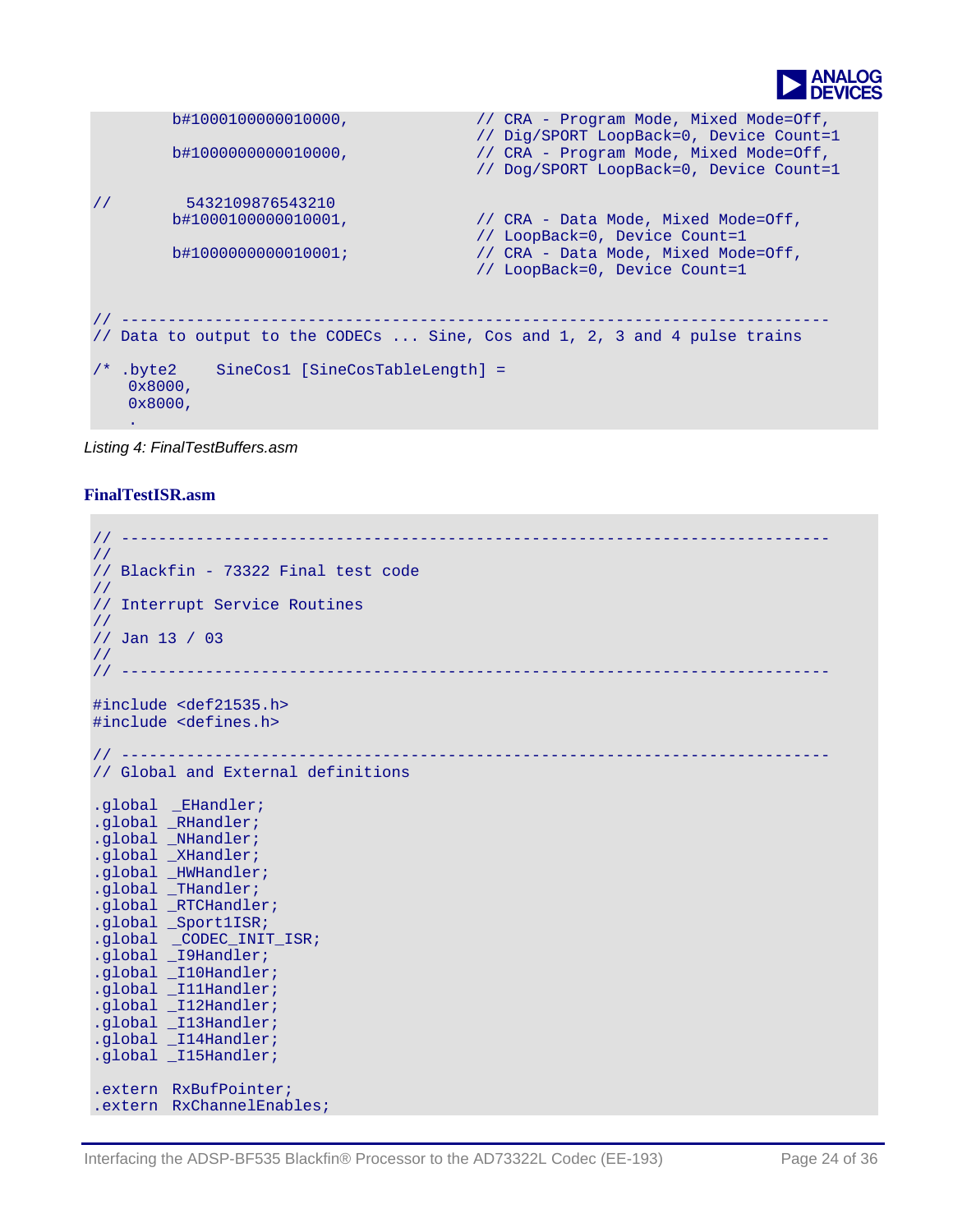

```
.extern RxBuf1; 
.extern TxBufPointer; 
.extern TxChannelEnables; 
.extern TxBuf1; 
.extern Done; 
.extern Channel; 
.extern CODEC_Init_Data; 
// ---------------------------------------------------------------------------- 
// Code 
// ---------------------------------------------------------------------------- 
// Sport1 ISR (IVG 8) 
.Section ISRCode; 
_Sport1ISR: 
// ---------------------------------------------------------------------------- 
// update the Channel number 
   [--SP] = (r7:0);[--SP] = (P5:4);LoadP4(Channel) // get current Channel 
   R0.1 = w[P4];<br>R7 = R0;// save for later use
   R0 \leftarrow 1; \frac{1}{2} // point to next
   w[P4] = R0.1; \frac{1}{2} = \frac{1}{2} // save new value
   R1 = NoChannels; \qquad \qquad \qquad \qquad \qquad \qquad \qquad // (JWS) Old = 8, new = 2cc = R0 == R1; // test for roll overif !cc jump NoRollOver; 
   R0 = 0x00; \frac{1}{2} // Channel has rolled over, reset to 0
   w[P4] = R0.1;// ---------------------------------------------------------------------------- 
// get and save the CODEC data to the correct buffer 
NoRollOver: 
Sport1 Rx:
    LoadR6 (RxChannelEnables) // determine if channel is enabled 
   R6 = R6 + R7; // base + offset
   P4 = R6;<br>R0 = b[P4];
                                 // current channel enable
   cc = R0 == 0; // off if 0, on if not 0
   if cc jump NoSave; 
   // channel is enabled 
    LoadP4 (RxBufPointer) 
   R6 = w[P4]; // R6 = point to top of RxBuf1R5 = RxButLength * 2; \qquad // *2 because it's in bytes
    R4 = R5.1 * R7.1 (fu); // select buffer: R4 = (256 * 2 \text{ bytes } * \text{ Channel})R3 = R4 + R6; \frac{1}{2} \frac{1}{R3}=top of RxBuf1 + (256*2 Bytes * Channel)
   LoadR5 (RxBuf1) \frac{1}{1} base address of Rx buffers<br>R3 = R3 + R5; \frac{1}{1} add offset to base address
                                  // add offset to base address
   P4 = R3;
```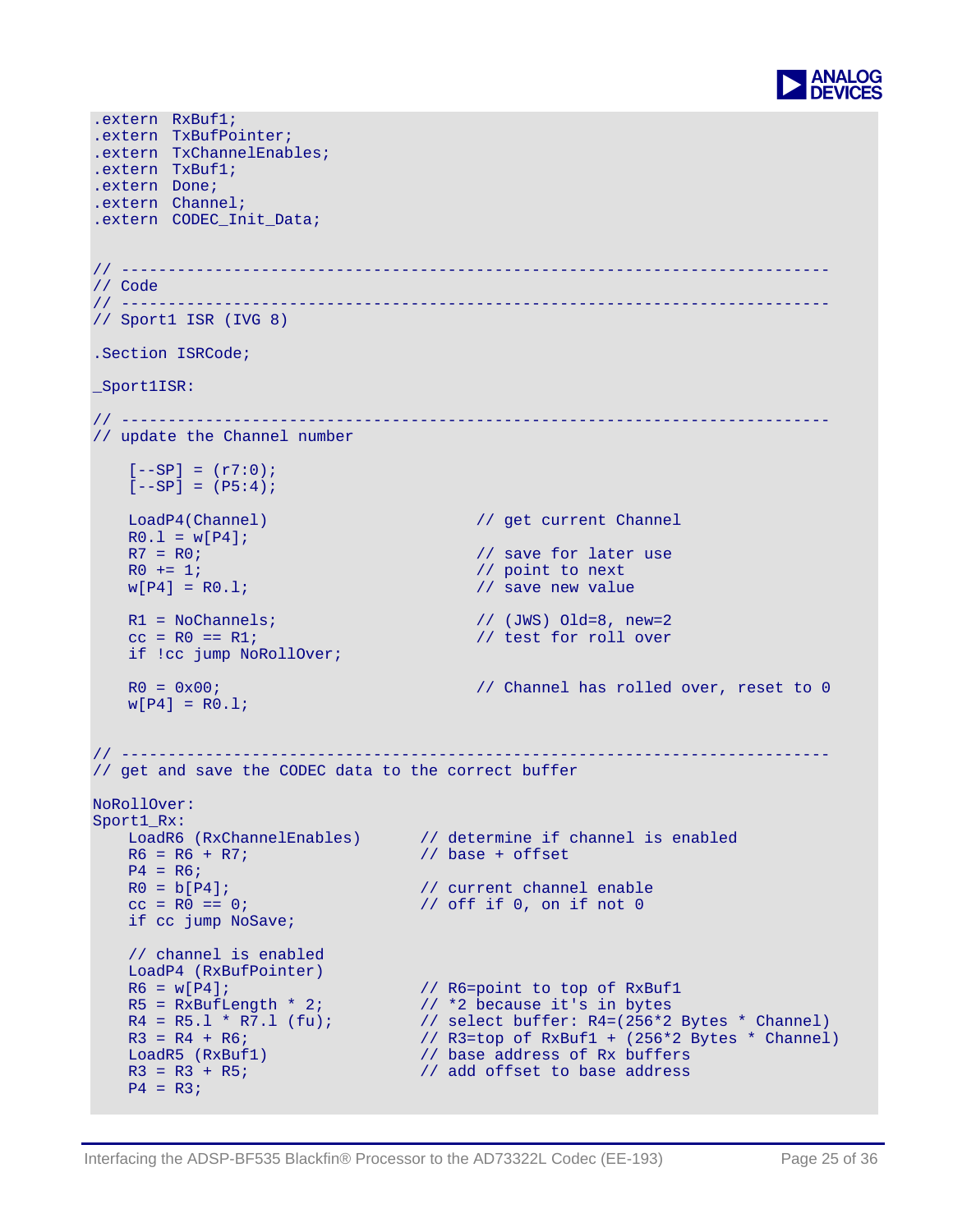

```
 LoaddP5 
(SPORT1_RX) // read current data 
    R0 = w[P5];<br>w[P4] = R0;// save it.
NoSave: 
   R6 = NoChannels - 1; // (JWS) old=7, new=1cc = R7 == R6;if !cc jump Sport1_Tx; 
     LoadP4 (RxBufPointer) 
    R0.1 = w[P4]R0 + = 2;w[P4] = R0.1;R6 = RxBufLength * 2;
    cc = R0 == R6;if !cc jump Sport1_Tx; 
   R0 = 0x00;w[P4] = R0.1;// ---------------------------------------------------------------------------- 
// load and send data to the CODECs 
Sport1_Tx: 
   R7 + = 2;R6 = NoChannels - 1; // (JWS) old=7, new=1R7 = R7 & R6;
    LoadR6 (TxChannelEnables) 
   R6 = R6 + R7;P4 = R6;R0 = b[P4];
    cc = R0 == 0x00;<br>if cc jump OutputNull;
                                    // jump if channel is OFF
   LoadP4 (TxBufPointer) // channel is enabled 
    R6 = w[P4]R5 = TxBufLength * 2;
    R4 = R5.1 * R7.1(fu);R3 = R4 + R6;<br>LoadR5 (RxBuf1)
                                     // base address of Tx buffers
                                     // (JWS) right now you just write out the 
RxBuffer.. 
                                      // just a talkthrough 
    R3 = R3 + R5;P4 = R3;LoaddP5 (SPORT1_TX) // get data
    R1 = w[P4];w[P5] = R1; ssync; // write to Sport1
TxPointerTest: (1) (1) (2) (3) (3) (3) (3) (3) (3) (3) (3) (3) (3) (3) (3) (3) (3) (3) (3) (3) (3) (3) (3) (3) (3) (3) (3) (3) (3) (3) (3) (3) (3) (3) (R6 = NoChannels - 2;cc = R7 == R6; // (JWS) is channel number = 0???
   if !cc jump Sport1_ISR_Exit; 
    LoadP4 (TxBufPointer) 
   R0.1 = w[P4]R0 + = 2;w[P4] = R0.1;
```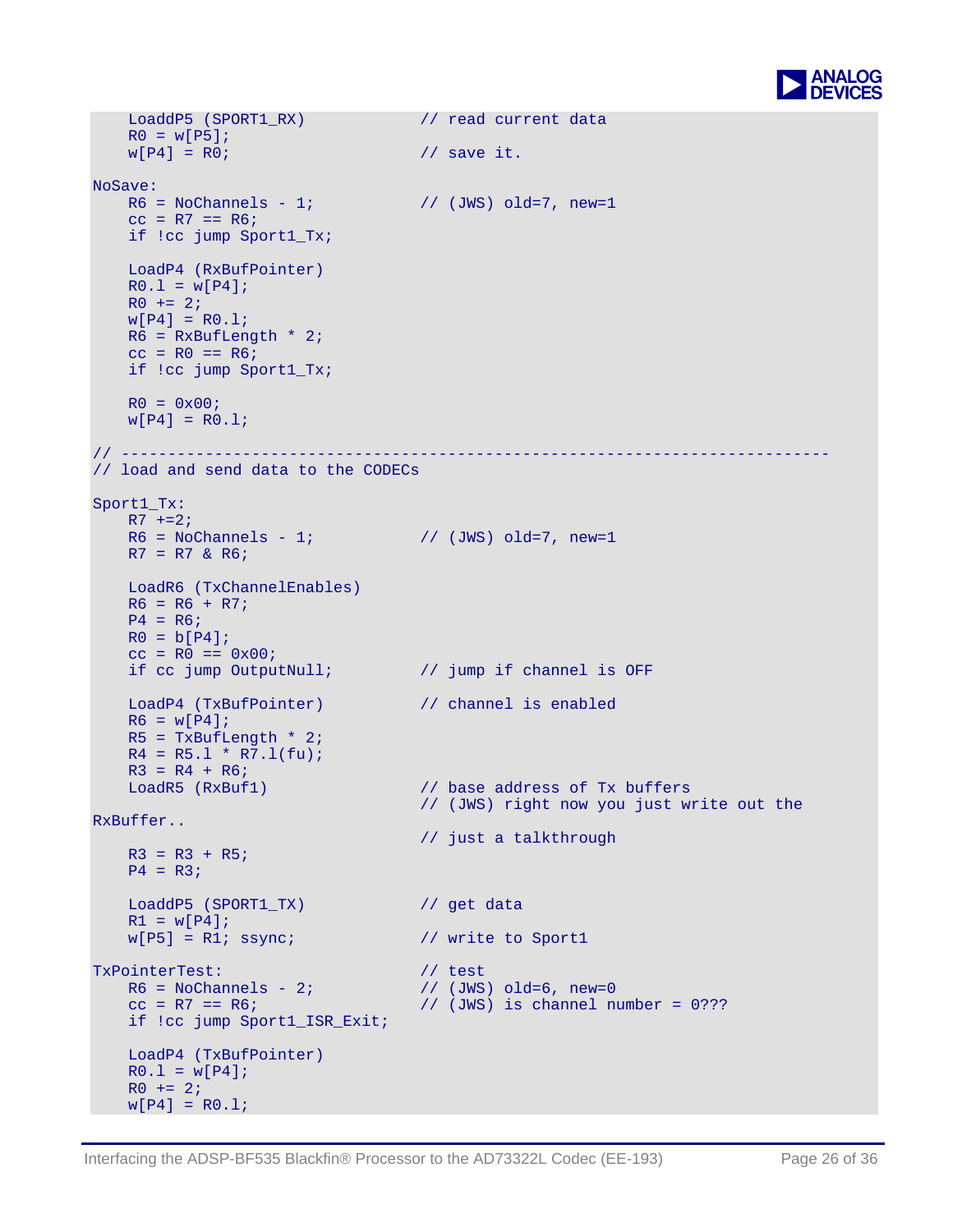

```
R6 = TxBufLength * 2; \frac{1}{2} // SineCosTableLength * 2;
   cc = R0 == R6;if !cc jump Sport1_ISR_Exit; 
   R0 = 0x00;w[P4] = R0;Sport1_ISR_Exit: 
   LoaddP4 (SPORT1_IRQSTAT_TX) // clear interrupts 
   R0.1 = 0x01;w[P4] = R0; ssync;
    LoaddP4 (SPORT1_IRQSTAT_RX) 
   R0.1 = 0x07;w[P4] = R0; ssync;
   LoadP4 (Done) // show that an interrupt occured
   R0 = 0x01; \frac{1}{2} // Flag that interrupt occurred
   w[P4] = R0;(P5:4) = [SP++]; // Restore Regs 
   (r7:0) = [SP++]; rti; 
OutputNull: 
   R0 = 0x00; LoaddP4 (SPORT1_TX) 
   w[P4] = R0; ssync;
    jump TxPointerTest; 
// ---------------------------------------------------------------------------- 
// This ISR is used only during CODEC initizlization and temporarily replaces 
// _Sport1ISR 
_CODEC_INIT_ISR: 
   [--SP] = (R7:6); // save regs 
   [--SP] = (P5:3);LoadP3 (TxBufPointer)<br>R6 = w[P3];
                                         1/ read the current pointer
   P5 = R6; LoadP4 (CODEC_Init_Data) 
   P4 = P4 + P5;<br>R7 = w[P4];// read the current data word
    LoaddP4 (SPORT1_TX) 
   W[P4] = R7;
   R7 = CODEC\_INIT\_Length * 2;<br>cc = R6 == R7;// see if init is complete
   if cc jump CODEC_Init_Done; 
   R6 += 2; \frac{1}{2} // init not complete, point to the next
   w[P3] = R6; \frac{1}{2} with \frac{1}{2} word of data
    jump Tx_ISR_Done; 
CODEC_Init_Done:<br>LoadP4 (Done)
                                        1/ show that CODEC init is complete
   R6 = 0x01;w[ P4 ] = R6;
```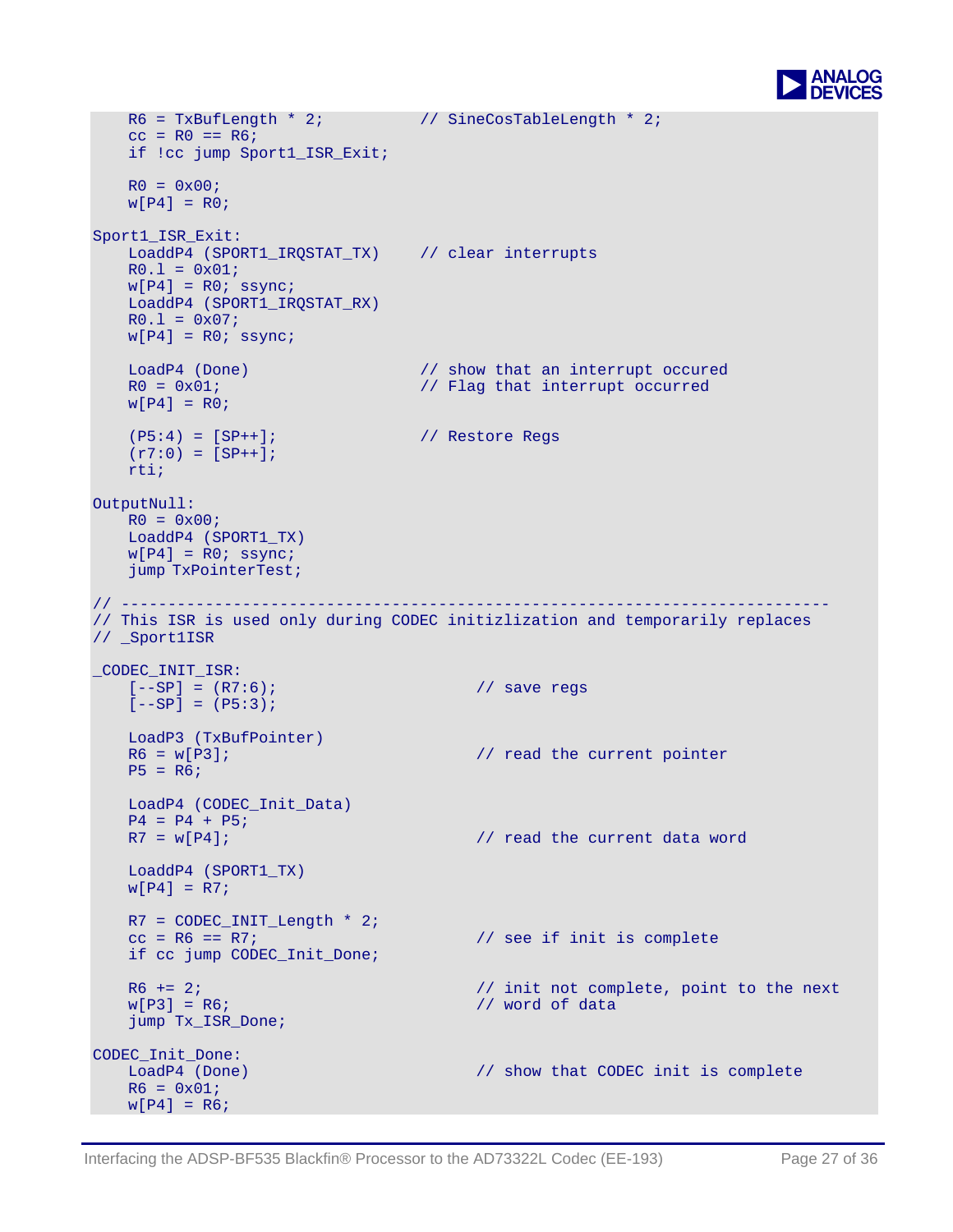

| Tx ISR Done:<br>LoaddP4 (SPORT1_IRQSTAT_TX)<br>$R6.1 = 0x07$<br>$w[P4] = R6$ ; ssync; | // clear Tx interrupt              |                     |
|---------------------------------------------------------------------------------------|------------------------------------|---------------------|
| $(P5:3) = [SP++];$<br>$(R7:6) = [SP++];$<br>rtii                                      | // Restore Regs                    |                     |
|                                                                                       |                                    |                     |
| EHandler:<br>rte;                                                                     | // Emulation Handler (IVG 0)       |                     |
| _RHandler:<br>rtii                                                                    | // Reset Handler                   | (IVG 1)             |
| _NHandler:<br>rtn;                                                                    | // NMI Handler                     | (IVG <sub>2</sub> ) |
| _XHandler:<br>rtx;                                                                    | // Exception Handler               | (IVG <sub>3</sub> ) |
| // I4Handler                                                                          | // this does not exist (IVG 4)     |                     |
| HWHandler:<br>rtii                                                                    | // Hardware Error Handler (IVG 5)  |                     |
| _THandler:<br>$rtii$ ;                                                                | // Timer Handler                   | (IVG <sub>6</sub> ) |
| _RTCHandler:<br>rtii                                                                  | // RTC Handler                     | (IVG 7)             |
| // I8Handler                                                                          | // Sport Handler see above (IVG 8) |                     |
| _I9Handler:<br>rtii                                                                   | // IVG 9 Handler                   | (IVG 9)             |
| I10Handler:<br>rtii                                                                   | // IVG 10 Handler                  | (IVG 10)            |
| IllHandler:<br>$rtii$ ;                                                               | // IVG 11 Handler                  | (IVG 11)            |
| I12Handler:<br>rtii                                                                   | // IVG 12 Handler                  | (IVG 12)            |
| _I13Handler:<br>rtii                                                                  | // IVG 13 Handler                  | (IVG 13)            |
| _I14Handler:<br>rtii                                                                  | // IVG 14 Handler                  | (IVG 14)            |
| I15Handler:<br>rtii                                                                   | // IVG 15 Handler                  | (IVG 15)            |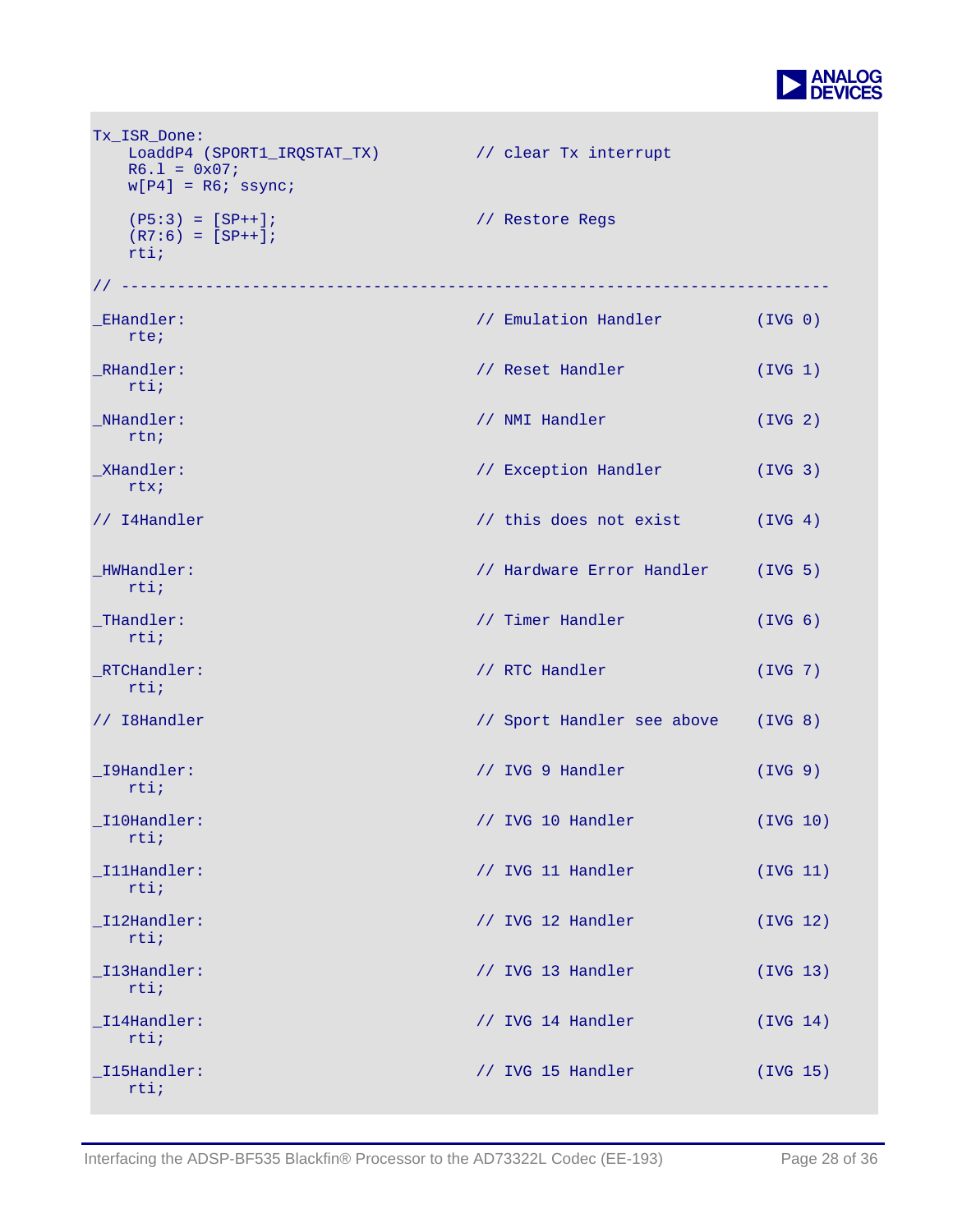

#### *Listing 5: FinalTestISR.asm*

#### **FinalTestMain.asm**

```
// ---------------------------------------------------------------------------- 
// 
// Blackfin - 73322 Final test code 
// 
// Main code - 1 stereo CODEC 
// 
// 03/20/03 
//<br>// -----------
                                // ---------------------------------------------------------------------------- 
#include <def21535.h> 
#include <defines.h> 
// ---------------------------------------------------------------------------- 
// Global and External definitions 
.extern _EHandler; 
.extern _RHandler; 
.extern _NHandler; 
.extern _XHandler; 
.extern _HWHandler; 
.extern _THandler; 
.extern _RTCHandler; 
.extern _Sport1ISR; 
.extern CODEC INIT ISR;
.extern CODEC_Init_Length; 
.extern CODEC_Init_Data; 
.extern _I9Handler; 
.extern _I10Handler; 
.extern _I11Handler;
.extern _I12Handler; 
.extern _I13Handler; 
.extern _I14Handler; 
.extern _I15Handler; 
.extern Done; 
.extern Channel; 
.extern TxChannelEnables; 
.extern TxBufPointer; 
.extern TxBuf1; 
.extern TxBuf2; 
.extern TxBuf3; 
.extern TxBuf4; 
.extern TxBuf5; 
.extern TxBuf6; 
.extern TxBuf7; 
.extern TxBuf8; 
.extern RxChannelEnables; 
.extern RxBufPointer; 
.extern RxBuf1; 
.extern RxBuf2;
```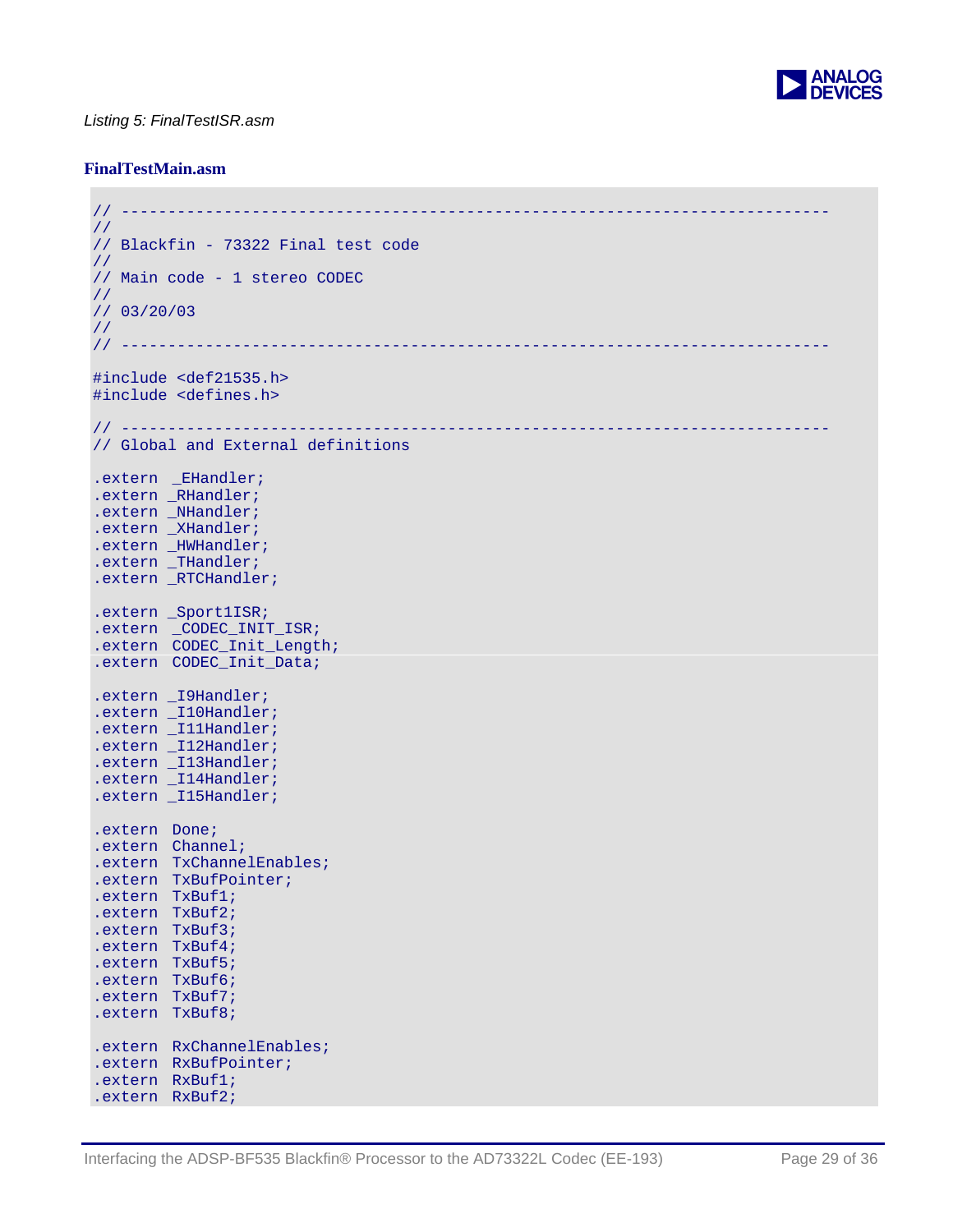

```
.extern RxBuf3; 
.extern RxBuf4; 
.extern RxBuf5; 
.extern RxBuf6; 
.extern RxBuf7; 
.extern RxBuf8; 
.extern SineCos1; 
.extern SineCos2; 
.extern SineCos3; 
.extern SineCos4; 
.extern SineCos5; 
.extern SineCos6; 
.extern SineCos7; 
.extern SineCos8; 
// ---------------------------------------------------------------------------- 
// Code<br>// -------
                // ---------------------------------------------------------------------------- 
// Code start ..... 
.Section ProgramCode; 
// Setup Event vectors and handlers 
Start: 
   R0 = 0; LoaddP0 (EVT0) 
   R1 = EHandler (Z); \frac{1}{2} Emulation Handler IVG 0
   R1.h = EHandler;
   [PO++] = R1;R1 = RHandler (Z); // Reset Handler IVG 1
   R1.h = _RHandler;
   [PO++] = R1;R1 = NHandler (Z); // NMI Handler IVG 2
   R1.h = _NHandler;
    [PO++] = R1;R1 = XHandler (Z); // Exception Handler IVG 3
   R1.h = _XHandler;
    [PO++] = R1;[P0++] = R0; // IVT4 is not used
   R1 = _HWHandler (Z); \frac{1}{2} // Hardware Error Handler IVG 5
   R1.h = _HWHandler; 
   [P0++] = R1;R1 = THandler (Z); \frac{1}{2} // Timer Handler IVG 6
   R1.h = _THandler;
   [P0++] = R1;R1 = \frac{RTCHandler (Z)}{W} // Handler IVG 7
   R1.h = RTCHandler;[PO++] = R1;R1 = \text{\texttt{CODEC\_INIT\_ISR}} (Z); // Sport Handler IVG 8
   R1.h = \_ \text{CODEC} \_ \text{INIT} \_ \text{ISR};
```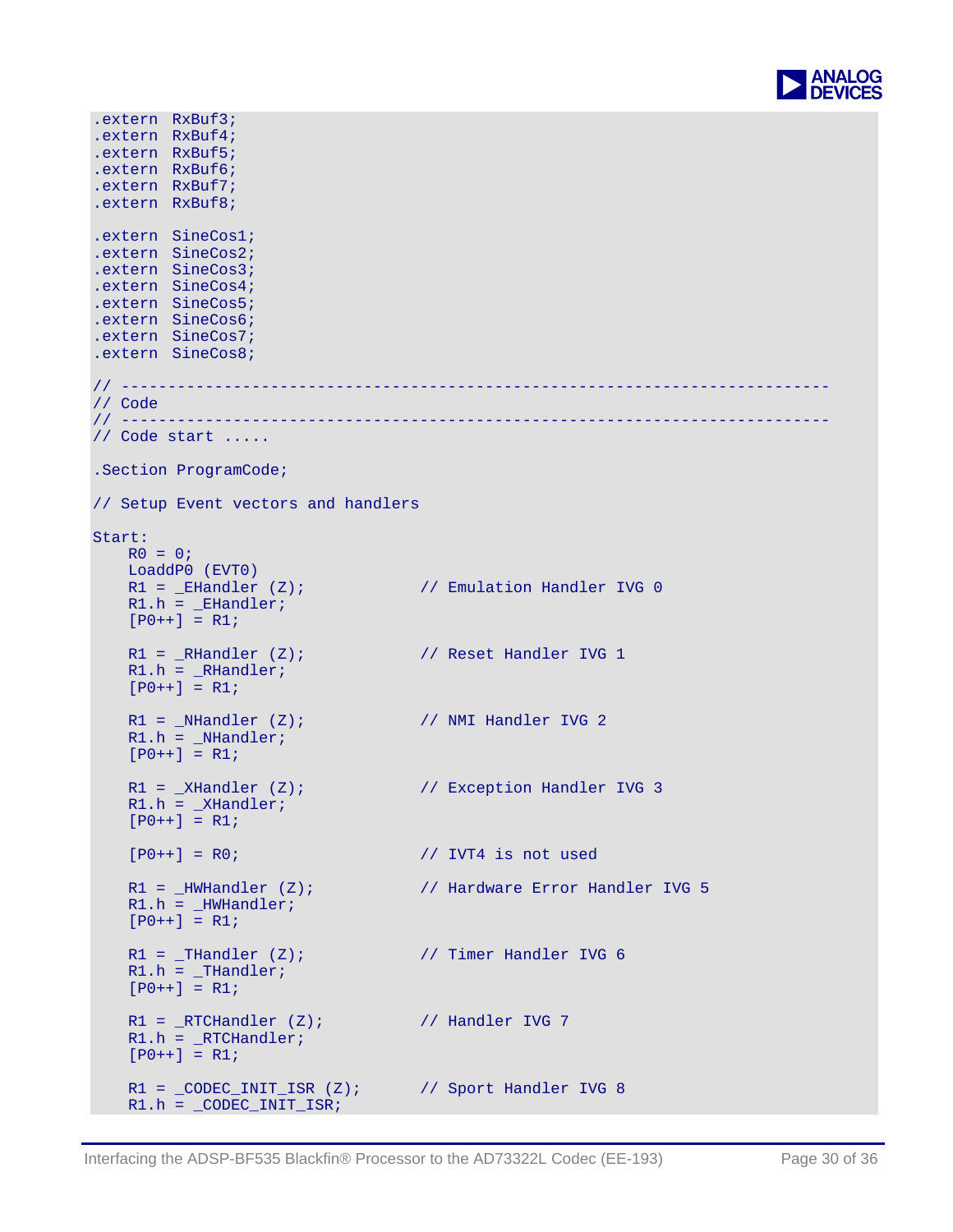

```
[PO++] = R1;R1 = 19Handler (Z); // Handler IVG 9
   R1.h = _I9Handler; 
   [PO++] = R1;R1 = 10Handler (Z); // Handler IVG 10
   R1.h = 110Handler;
   [PO++] = R1;R1 = 111Handler (Z); // Handler IVG 11
   R1.h = _I11Handler; 
   [PO++] = R1;R1 = 12Handler (Z); // Handler IVG 12
   R1.h = _I12Handler;
   [PO++] = R1;R1 = 13Handler (Z); // Handler IVG 13
   R1.h = _I13Handler; 
   [PO++] = R1;R1 = 114Handler (Z); // Handler IVG 14
   R1.h = 114Handler;
   [P0++] = R1;R1 = I15Handler (Z); // Handler IVG 15
   R1.h = I15Handler;
   [PO++] = R1;LoaddP0 (EVT_OVERRIDE) \frac{1}{2} added in to address anomaly 20 for rev 0.1
                                // silicon 
   RO = 0;[P0] = R0; ssync;
// Loadd (sp, 0xF003FFDC)// set supervisor stack 
   sp.l = 0xF003FFDC & 0xFFFF;sp.h = (0xF003FFDC >> 16) & 0xFFFF;
// ---------------------------------------------------------------------------- 
// the following code allows the Blackfin to stay in supervisor mode exclusively 
   LoaddP0 (EVT15) \frac{1}{3} set IVG15 to the start of real code
    LoadP1 (SStart) 
   [P0] = P1; ssync;
   P0.1 = IMASK & 0xFFFF; // enable IVG 15
   R0.1 = w[P0];bitset (R0, 15); 
   w[P0] = R0.1; ssync;
   raise 15; \sqrt{ } invoke IVG interrupt
    LoadP0 (Wait_Here) 
   reti = P0;
    nop; 
    nop; 
    nop; 
    nop;
```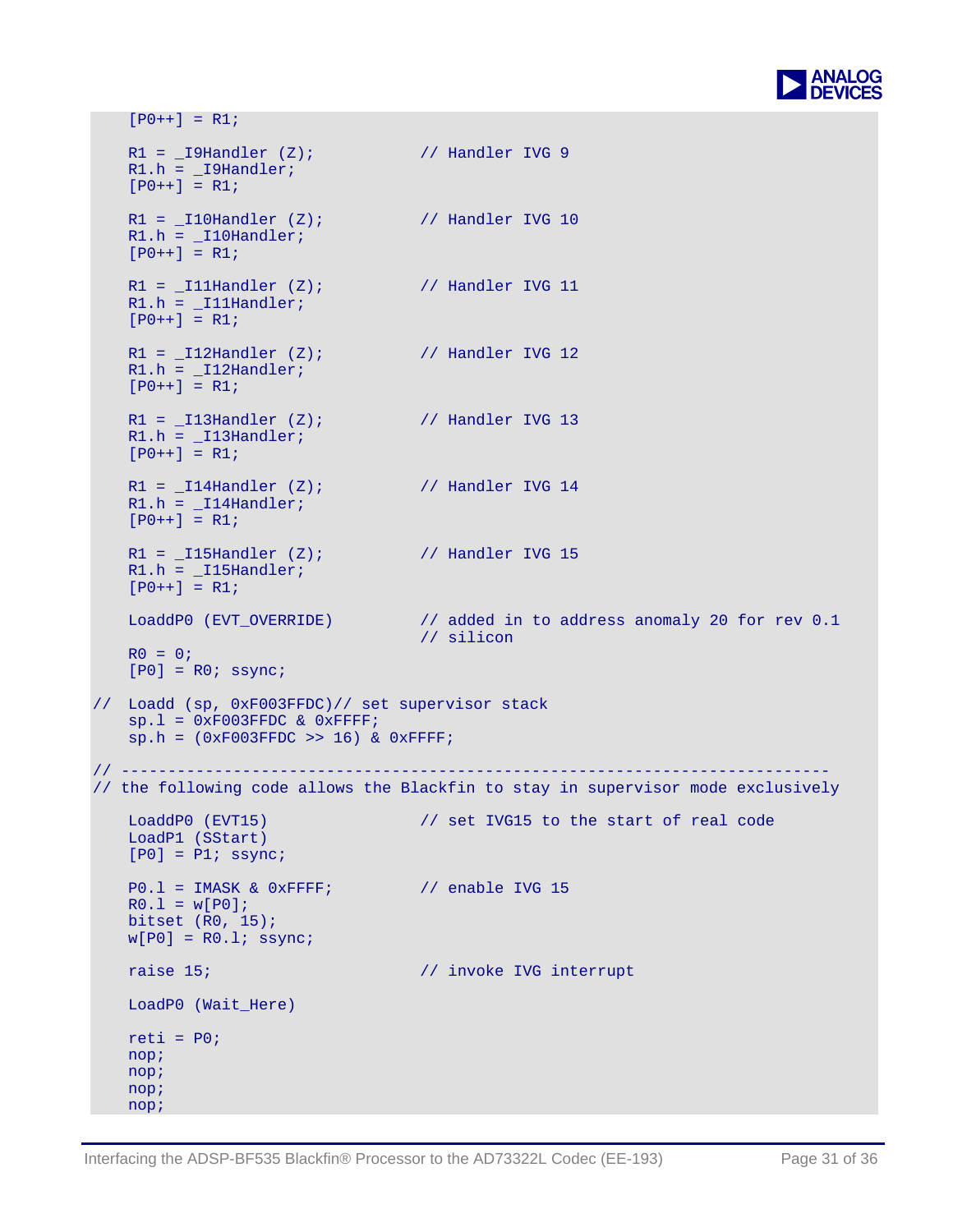

```
rti; // return from Reset Interrupt 
Wait Here: // wait here till IVG15 interrupt is processed
    jump Wait_Here; 
// ---------------------------------------------------------------------------- 
// this is the real start of code... 
SStart: 
   [--SP] = RETI; \frac{1}{2} // RETI must be pushed to enable interrupts.
                                  // Boot code in supervisor mode starts here. 
   // initalize pointer registers and data registers 
   R0 = 0; R1 = 0; R2 = 0; R3 = 0; R4 = 0; R5 = 0; R6 = 0; R7 = 0;
   P0 = 0; P1 = 0; P2 = 0; P3 = 0; P4 = 0; P5 = 0;
   // initialize the DAG registers 
   IO = 0 (X); II = 0 (X); I2 = 0 (X); I3 = 0 (X);MO = O (X); M1 = O (X); M2 = O (X); M3 = O (X);LO = O (X); L1 = O (X); L2 = O (X); L3 = O (X);B0 = 0 (X); B1 = 0 (X); B2 = 0 (X); B3 = 0 (X);
// ---------------------------------------------------------------------------- 
// enable all of the Rx and Tx channels 
    nop; 
    nop; 
   P1 = NoChannels; // (JWS) old=8, new=2 LoadP0 (TxChannelEnables) // initialize the Tx Channel Enables to all ON 
   R0 = 0 \times 01;loop TxCELoop lc0 = P1; 
    loop_begin TxCELoop; 
      b[PO++] = R0; loop_end TxCELoop; 
    LoadP0 (RxChannelEnables) // initialize the Rx Channel Enables to all ON 
   R0 = 0x01;loop RxCELoop lc0 = P1; 
   loop begin RxCELoop;
      b[PO++] = R0; loop_end RxCELoop; 
// ---------------------------------------------------------------------------- 
   LoaddP0 (FIO_DIR) // config PF I/O bits as outputs 
   R0.1 = w[PO];bitset (R0, Reset); 
   bitset (R0, SE); 
   bitset (R0, LED); 
   w[PO] = R0.1; ssync;
   LoaddP0 (FIO_FLAG_S) // Set Init state for SE, Reset and LED == ON 
   R0.1 = 0x0C01;w[PO] = R0.1; ssync;
   LoaddP5 (0x10000000) // wait xxxuS 
   loop blink LEDs lc0=P5;
   loop begin blink LEDs;
        nop;
```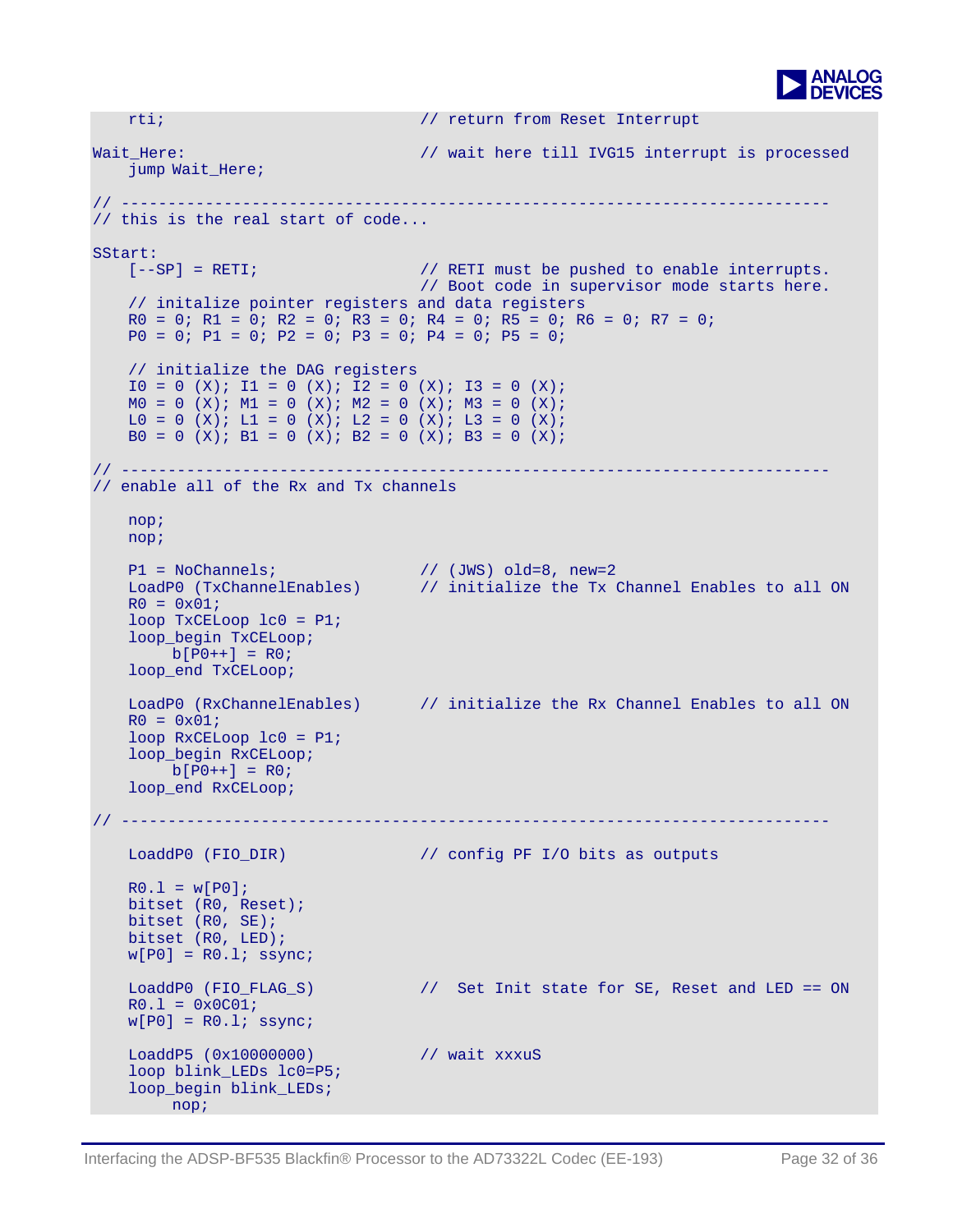

 loop\_end blink\_LEDs; LoaddP0 (FIO\_FLAG\_C)  $\frac{1}{2}$  // reset 1885, turn off LED  $r0.1 = 0x0C01;$  $w[PO] = R0.l; ssync;$ LoaddP5 (0x00000140) // hold reset for about luS loop hold\_Reset lc0=P5; loop\_begin hold\_Reset; nop; loop\_end hold\_Reset; LoaddP0 (FIO\_FLAG\_S) // release the Reset line, turn on LED  $r0.1 = 0x0401;$  $w[PO] = R0.1;$  ssync; LoaddP5 (0x3F00D480) // allow CODEC time to recouver from Reset loop ResetRecouver lc0=P5; loop\_begin ResetRecouver; nop; loop\_end ResetRecouver; R0 = 0x0000; // initialize Sport 1 LoaddP0 (SPORT1\_TX\_CONFIG)  $w[PO] = R0.1;$  ssync; LoaddP0 (SPORT1 RX CONFIG)  $w[PO] = R0.1;$  ssync; LoaddP0 (SPORT1 CONFIG DMA TX)  $w[PO] = R0.1;$  ssync; LoaddP0 (SPORT1\_CONFIG\_DMA\_RX)  $w[PO] = R0.1$ ; ssync; LoaddP0 (SPORT1\_MCMC1)  $w[PO] = R0.1;$  ssync; LoaddP0 (SPORT1\_MCMC2)  $w[PO] = R0.1;$  ssync; LoaddP0 (SPORT1\_IRQSTAT\_RX) // this clears any Rx errors  $R0.1 = 0x07;$  $w[PO] = R0.l;$  ssync; LoaddP0 (SPORT1\_IRQSTAT\_TX) // this clears any Tx errors  $R0.1 = 0x07;$  $w[PO] = R0.1;$  ssync;  $R0.1 = (TFSR + BITS16)$ ; LoaddP0 (SPORT1\_TX\_CONFIG)  $w[PO] = R0.1;$  ssync;  $R0.1 = (RFSR + BITS16)$ ; LoaddP0 (SPORT1\_RX\_CONFIG)  $w[PO] = R0$ ; ssync; LoaddR0 (0xFFFFFF3F) // enables Sport1 IRQs LoaddP0 (SIC\_IMASK)  $w[PO] = R0.1;$  ssync;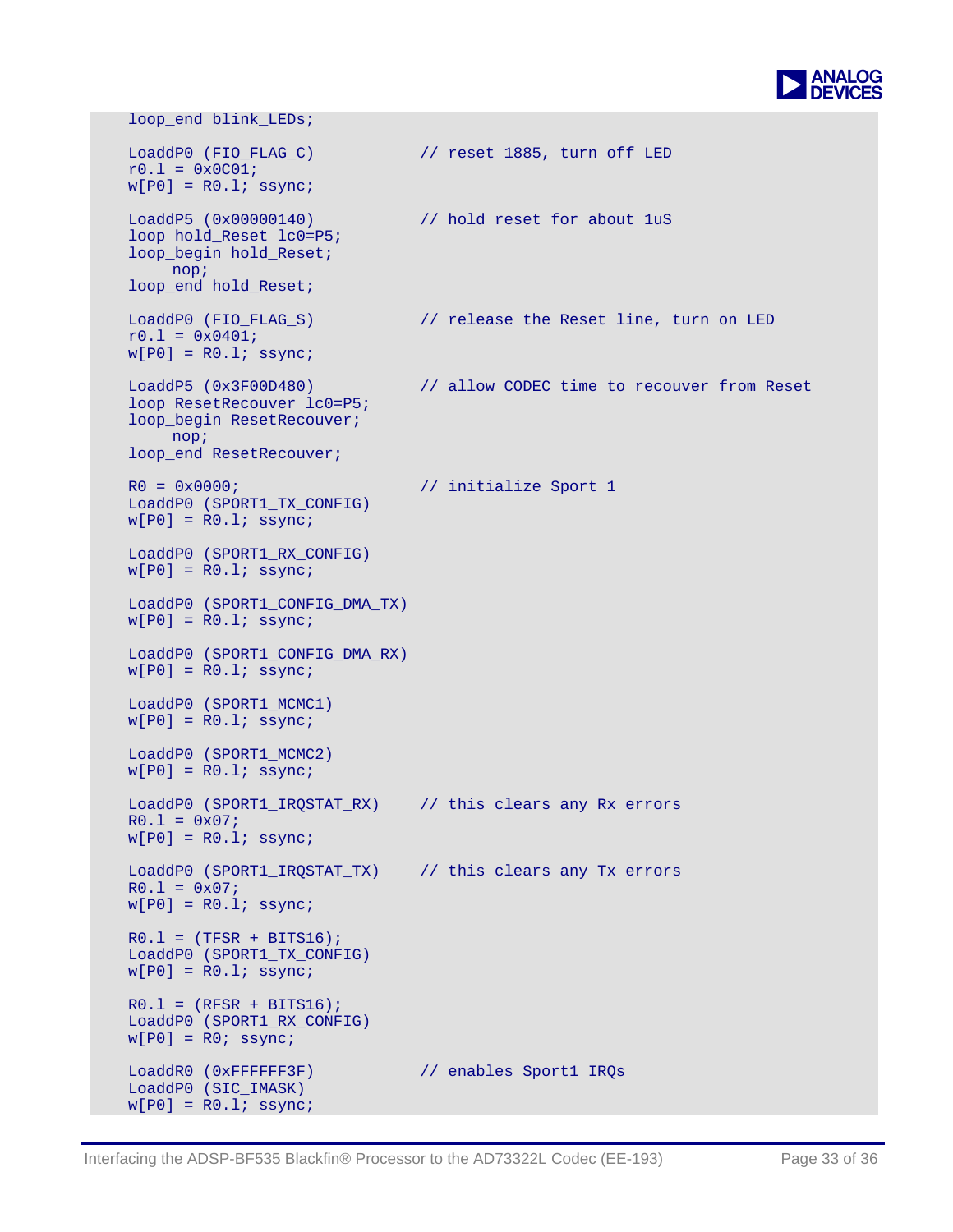

```
nop; \frac{1}{2} // this MUST be here !!
                                    // CODEC init fails without it. 
    nop; 
    nop; 
   LoaddP0 (FIO_FLAG_S) // release the CODEC Reset line 
   R0.1 = 0x400;w[PO] = R0.1; ssync;
// ---------------------------------------------------------------------------- 
// Basic DSP is initilized and configured. Now do the CODEC 
   Call Init CODEC;
    Call CODEC_Sync; 
// ---------------------------------------------------------------------------- 
// CODEC is now up and running... load data into the output buffers 
   LoadP0 (TxBufPointer) // reset pointers 
   R0.1 = 0x00;w[PO] = RO.1;LoadP0 (RxBufPointer) // reset pointers 
   w[PO] = R0.1;LoadP0 (SineCos1) \frac{1}{2} load each TxBuf with the SineCos tables
    LoadP1 (TxBuf1) 
    LoaddP2 (SineCosTableLength) 
    call CopyMem; 
    LoadP0 (SineCos2) 
    LoadP1 (TxBuf2) 
    LoaddP2 (SineCosTableLength) 
    call CopyMem; 
    LoadP0 (SineCos3) 
    LoadP1 (TxBuf3) 
    LoaddP2 (SineCosTableLength) 
    call CopyMem; 
    LoadP0 (SineCos4) 
    LoadP1 (TxBuf4) 
    LoaddP2 (SineCosTableLength) 
    call CopyMem; 
    LoadP0 (SineCos5) 
    LoadP1 (TxBuf5) 
    LoaddP2 (SineCosTableLength) 
    call CopyMem; 
    LoadP0 (SineCos6) 
    LoadP1 (TxBuf6) 
    LoaddP2 (SineCosTableLength) 
    call CopyMem; 
    LoadP0 (SineCos7) 
    LoadP1 (TxBuf7) 
    LoaddP2 (SineCosTableLength) 
    call CopyMem; 
    LoadP0 (SineCos8) 
    LoadP1 (TxBuf8) 
    LoaddP2 (SineCosTableLength) 
    call CopyMem;
```
// ----------------------------------------------------------------------------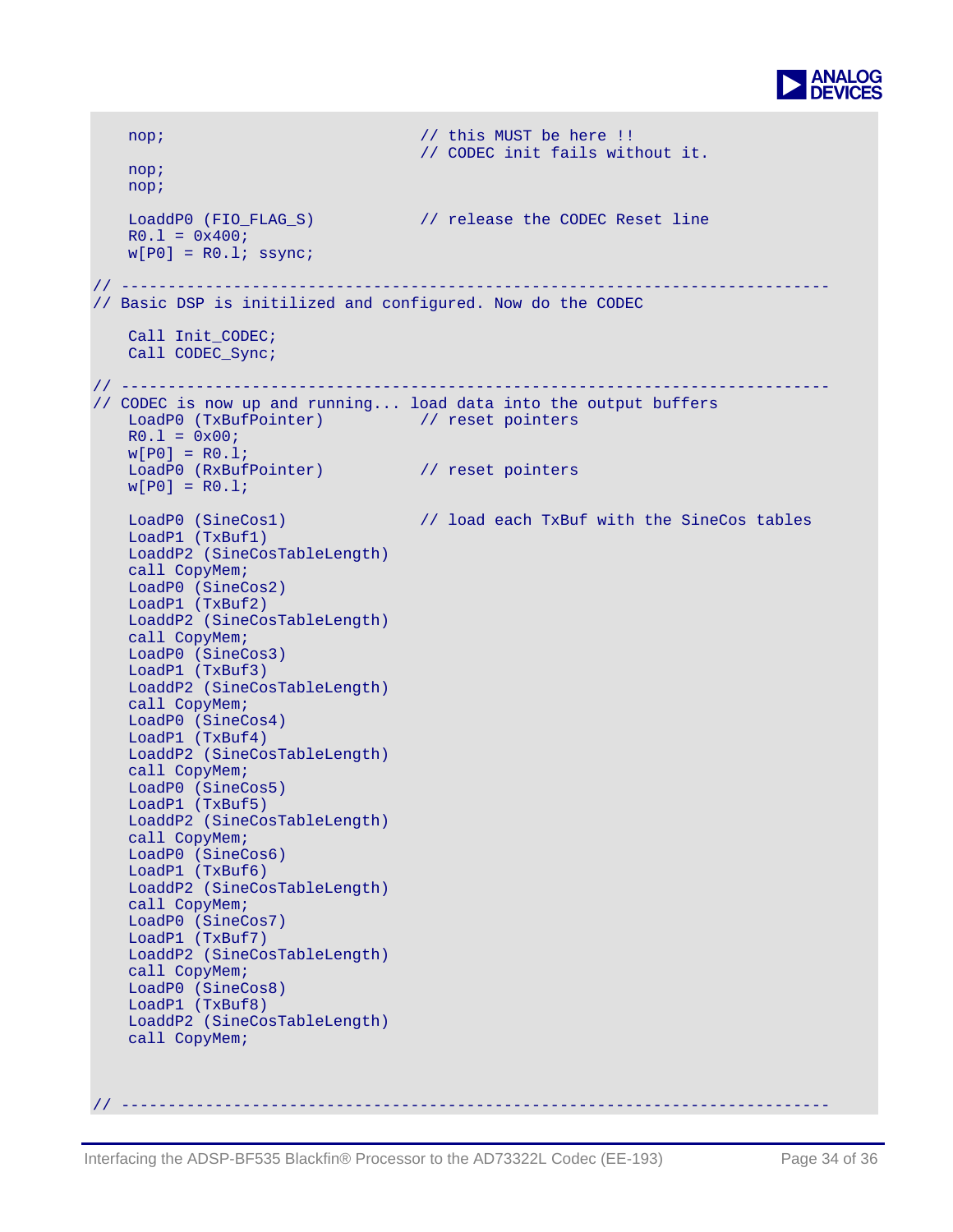

```
// all done. let the interrupts do the work from here on. 
stophere: 
    jump stophere; 
// ---------------------------------------------------------------------------- 
// Initialize the CODECs 
Init_CODEC: 
   LoadP0 (TxBufPointer) // clear Tx buffer pointer 
   R0 = 0;w[PO] = R0.1;LoadP1 (Done) // clear flag
   R0 = 0x00;w[PI] = R0.1;LoaddP0 (SPORT1_TX_CONFIG) // enable Sport1
   R0.1 = w[PO];bitset (R0, TSPEN); 
   w[P0] = R0.1; ssync;
   LoaddP0 (FIO_FLAG_S) // release the CODEC SE line 
   R0.1 = 0x800;w[P0] = R0.1; ssync;
   LoaddP0 (IMASK) // enable interrupts
   R0.1 = 0x11F;
   w[PO] = R0.1; ssync;
WaitForDone: 
   R0 = w[P1];<br>
C = R0 = 0;<br>
R = R0 = 0;<br>
R = R0 = 0;<br>
R = R0 = 0;<br>
R = R0 = 0;<br>
R = R0 = 0;<br>
R = R0 = 0;<br>
R = R0 = 0;<br>
R = R0 = 0;<br>
R = R0 = 0;// CODEC has been initialized.
   if cc jump WaitForDone; 
// Loadd (P0, FIO_FLAG_C) // put the CODEC to sleep via the SE line 
// R0 = 0x800; 
// w[P0] = R0; ssync;
   LoadR0 (_Sport1ISR) // restore the ISR to the main
   LoaddP0 (EVT8) // Sport ISR 
   [PO] = RO; rts; 
// ---------------------------------------------------------------------------- 
// Copys from one memory location to another 
// P0 = Source 
// P1 = Destination 
// P2 = number of WORDs 
CopyMem: 
   lsetup (CopyStart, CopyEnd) lc0 = P2i // setup loop to copy memory to memory
CopyStart: 
   RO = w[PO++];w[PI++] = R0;CopyEnd: 
   nop; \frac{1}{2} // this nop is required. A loop end
   rts; // can never end with rts (etc)
```